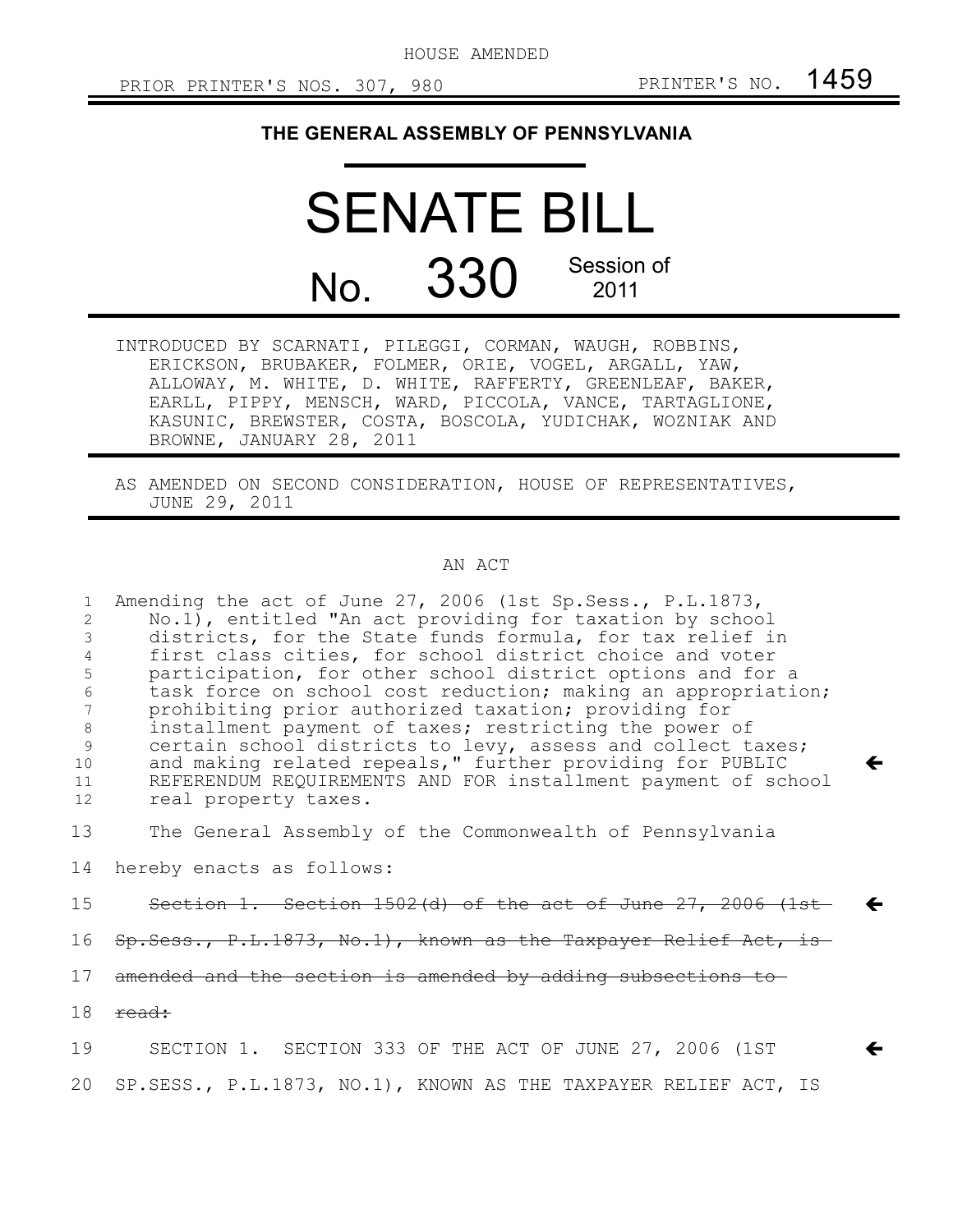AMENDED TO READ: 1

SECTION 333. PUBLIC REFERENDUM REQUIREMENTS FOR INCREASING CERTAIN TAXES. 2 3

(A) APPLICABILITY.--THE FOLLOWING PROVISIONS SHALL APPLY TO THIS SECTION: 4 5

(1) FOR THE 2006-2007 FISCAL YEAR, THE TAX INCREASE PROPOSED BY ANY BOARD OF SCHOOL DIRECTORS SHALL NOT EXCEED THE INDEX UNLESS AN EXCEPTION UNDER SUBSECTION (F) OR (N) IS APPROVED PURSUANT TO SUBSECTION [(I) OR] (J), PROVIDED THAT A BOARD OF SCHOOL DIRECTORS THAT DID NOT ELECT TO PARTICIPATE IN THE FORMER ACT OF JULY 5, 2004 (P.L.654, NO.72), KNOWN AS THE HOMEOWNER TAX RELIEF ACT, SHALL HAVE THE AUTHORITY TO PETITION THE COURT OF COMMON PLEAS FOR AN ADDITIONAL TAX RATE INCREASE IF THE TAX RATE INCREASE ALLOWED BY THE INDEX AND ANY EXCEPTION APPROVED PURSUANT TO SUBSECTION [(I) OR] (J) IS INSUFFICIENT TO BALANCE THE PROPOSED BUDGET. NO LATER THAN JULY 15, 2006, THE COURT SHALL GRANT THE SCHOOL DISTRICT'S REQUEST FOR THE TAX RATE INCREASE UPON GOOD CAUSE SHOWN IF THE SCHOOL DISTRICT PROVES BY CLEAR AND CONVINCING EVIDENCE THAT THE TAX RATE INCREASE AUTHORIZED UNDER THIS PARAGRAPH IS INSUFFICIENT TO BALANCE THE PROPOSED BUDGET. FOR A BOARD OF SCHOOL DIRECTORS SUBJECT TO THIS PARAGRAPH, THE DATES BY WHICH THE BOARD OF SCHOOL DIRECTORS, THE DEPARTMENT AND THE COURT OF COMMON PLEAS SHALL BE REQUIRED TO COMPLY WITH SECTION 311 AND SUBSECTIONS (E)[, (I)] AND (J) SHALL BE 92 DAYS AFTER THE DATES SET FORTH IN THOSE PROVISIONS, EXCEPT THAT THE DATE BY WHICH THE BOARD OF SCHOOL DIRECTORS SHALL BE REQUIRED TO COMPLY WITH ALL OF THE PROVISIONS OF SECTION 311(C) SHALL BE TEN DAYS PRIOR TO THE DATE BY WHICH THE BOARD OF SCHOOL DIRECTORS IS REQUIRED TO ADOPT A PRELIMINARY 6 7 8 9 10 11 12 13 14 15 16 17 18 19 20 21 22 23 24 25 26 27 28 29 30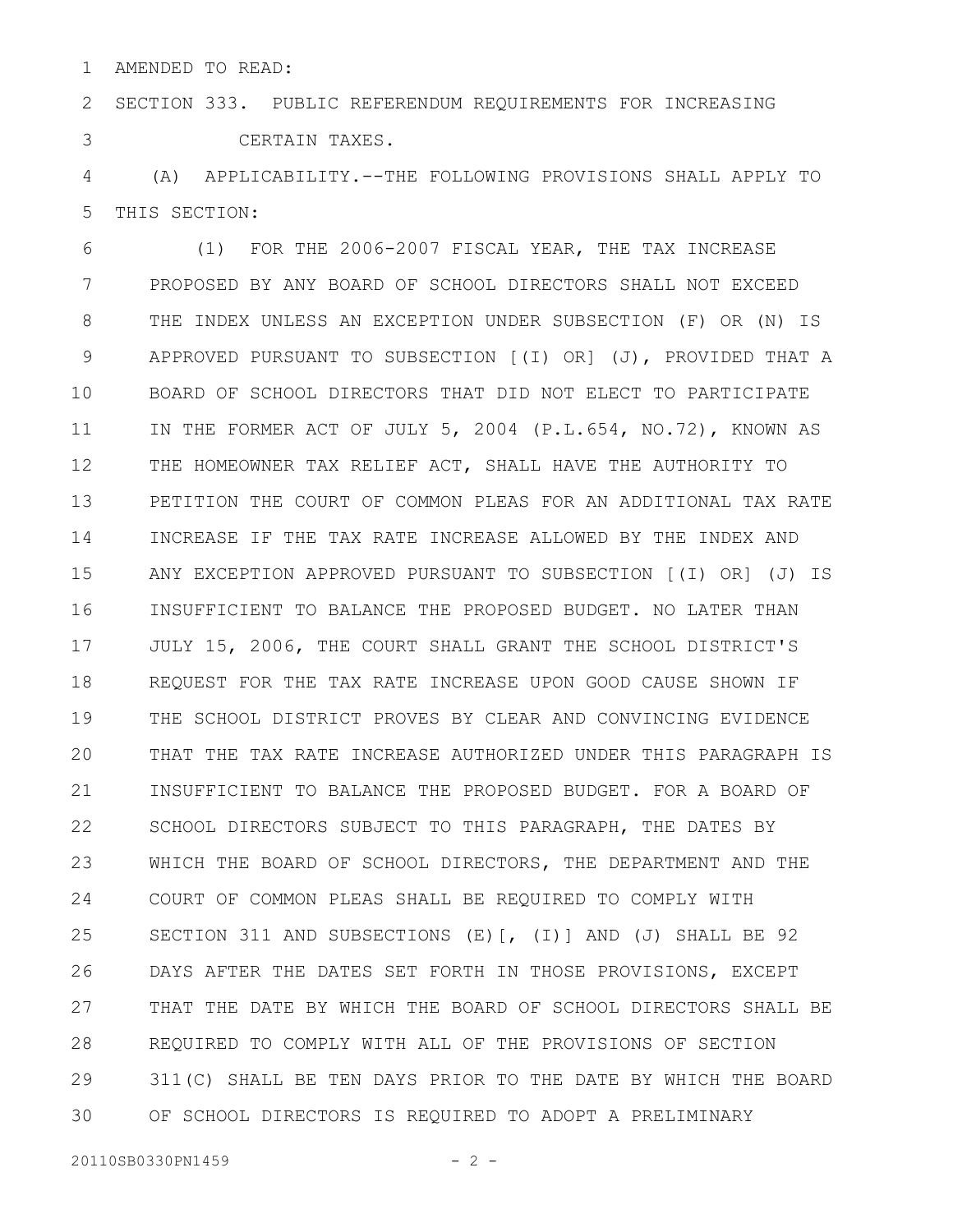BUDGET. ANY EXCEPTIONS GRANTED TO A BOARD OF SCHOOL DIRECTORS UNDER SECTION 333 OF THE FORMER HOMEOWNER TAX RELIEF ACT SHALL REMAIN IN FULL FORCE AND EFFECT. NOTWITHSTANDING THE PROVISIONS OF THIS PARAGRAPH, A BOARD OF SCHOOL DIRECTORS THAT SOUGHT AND WAS GRANTED APPROVAL FOR ONE OR MORE EXCEPTIONS UNDER SECTION 333 OF THE FORMER HOMEOWNER TAX RELIEF ACT MAY APPLY FOR ANY EXCEPTION UNDER SUBSECTIONS (F) (V) [AND (IX)] AND (N), WHERE THE DOLLAR AMOUNT OF AN EXCEPTION APPROVED BY THE DEPARTMENT UNDER THE FORMER HOMEOWNER TAX RELIEF ACT IS LESS THAN THE DOLLAR AMOUNT OF THE EXCEPTION FOR WHICH THE SCHOOL DISTRICT IS ELIGIBLE UNDER THIS ACT. 1 2 3 4 5 6 7 8 9 10 11 12

(2) THIS SECTION SHALL APPLY TO EACH BOARD OF SCHOOL DIRECTORS BEGINNING WITH ANY PROPOSED TAX INCREASE THAT TAKES EFFECT IN THE 2007-2008 FISCAL YEAR AND EACH FISCAL YEAR THEREAFTER. 13 14 15 16

(B) PROHIBITIONS.--EXCEPT AS SET FORTH IN SUBSECTION [(I) AND] (J), UNLESS THERE IS COMPLIANCE WITH SUBSECTION (C), A BOARD OF SCHOOL DIRECTORS MAY NOT DO ANY OF THE FOLLOWING: 17 18 19

(1) INCREASE THE RATE OF A TAX LEVIED FOR THE SUPPORT OF THE PUBLIC SCHOOLS BY MORE THAN THE INDEX. FOR PURPOSES OF COMPLIANCE WITH THIS PARAGRAPH, A SCHOOL DISTRICT WHICH IS SITUATED IN MORE THAN ONE COUNTY AND WHICH LEVIES REAL ESTATE TAXES UNDER SECTION 672.1 OF THE ACT OF MARCH 10, 1949 (P.L.30, NO.14), KNOWN AS THE PUBLIC SCHOOL CODE OF 1949, SHALL APPLY THE INDEX TO EACH SEPARATE RATE OF REAL ESTATE TAXES LEVIED. 20 21 22 23 24 25 26 27

(2) LEVY A TAX FOR THE SUPPORT OF THE PUBLIC SCHOOLS WHICH WAS NOT LEVIED IN THE 2005-2006 FISCAL YEAR. 28 29

(3) RAISE THE RATE OF THE EARNED INCOME AND NET PROFITS 30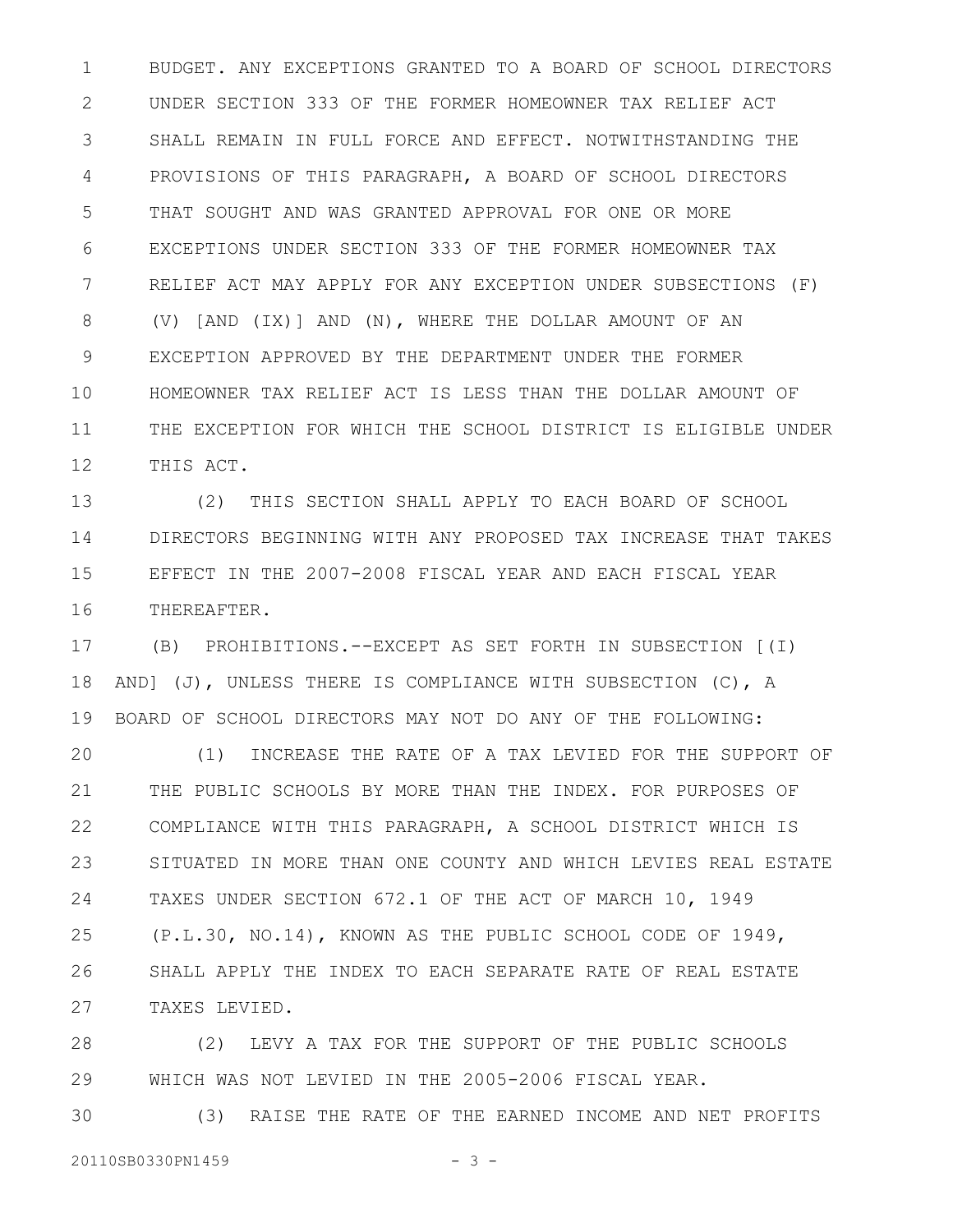TAX IF ALREADY IMPOSED UNDER THE AUTHORITY OF THE LOCAL TAX ENABLING ACT EXCEPT AS OTHERWISE PROVIDED FOR UNDER SECTION 331.2 OR 332. 1 2 3

(4) NOTWITHSTANDING ANY OTHER PROVISION OF THIS CHAPTER TO THE CONTRARY, THE ADOPTION OF A REFERENDUM UNDER SECTION 331.2 OR 332 CONFERS ON THE BOARD OF SCHOOL DIRECTORS THE AUTHORITY TO RAISE INCOME TAXES ONLY TO THE EXTENT CONTAINED IN THE LANGUAGE OF THE REFERENDUM, AND ANY FUTURE INCREASE OF AN INCOME TAX TO BE USED FOR THE PURPOSE OF PROPERTY TAX REDUCTION SHALL BE SUBMITTED TO THE ELECTORS OF THE SCHOOL DISTRICT AT A SUBSEQUENT MUNICIPAL ELECTION PURSUANT TO THE PROVISIONS OF SECTION 332. 4 5 6 7 8 9 10 11 12

(C) REFERENDUM.-- 13

(1) IN ORDER TO TAKE AN ACTION PROHIBITED UNDER SUBSECTION (B)(1), AT THE ELECTION IMMEDIATELY PRECEDING THE START OF THE SCHOOL DISTRICT FISCAL YEAR IN WHICH THE PROPOSED TAX INCREASE WOULD TAKE EFFECT, A REFERENDUM STATING THE SPECIFIC RATE OR RATES OF THE TAX INCREASE MUST BE SUBMITTED TO THE ELECTORS OF THE SCHOOL DISTRICT, AND A MAJORITY OF THE ELECTORS VOTING ON THE QUESTION MUST APPROVE THE INCREASE. 14 15 16 17 18 19 20 21

(2) IN ORDER TO TAKE AN ACTION UNDER SUBSECTION (B)(2), AT THE ELECTION IMMEDIATELY PRECEDING THE START OF THE SCHOOL DISTRICT FISCAL YEAR IN WHICH THE PROPOSED TAX WOULD TAKE EFFECT, A REFERENDUM STATING THE PROPOSED TAX AND THE RATE AT WHICH IT WILL BE LEVIED MUST BE SUBMITTED TO THE ELECTORS OF THE SCHOOL DISTRICT, AND A MAJORITY OF THE ELECTORS VOTING ON THE QUESTION MUST APPROVE THE TAX. 22 23 24 25 26 27 28

(3) EXCEPT AS SET FORTH IN [SUBSECTIONS (I) AND] SUBSECTION (J), A SCHOOL DISTRICT ACTING PURSUANT TO THIS 29 30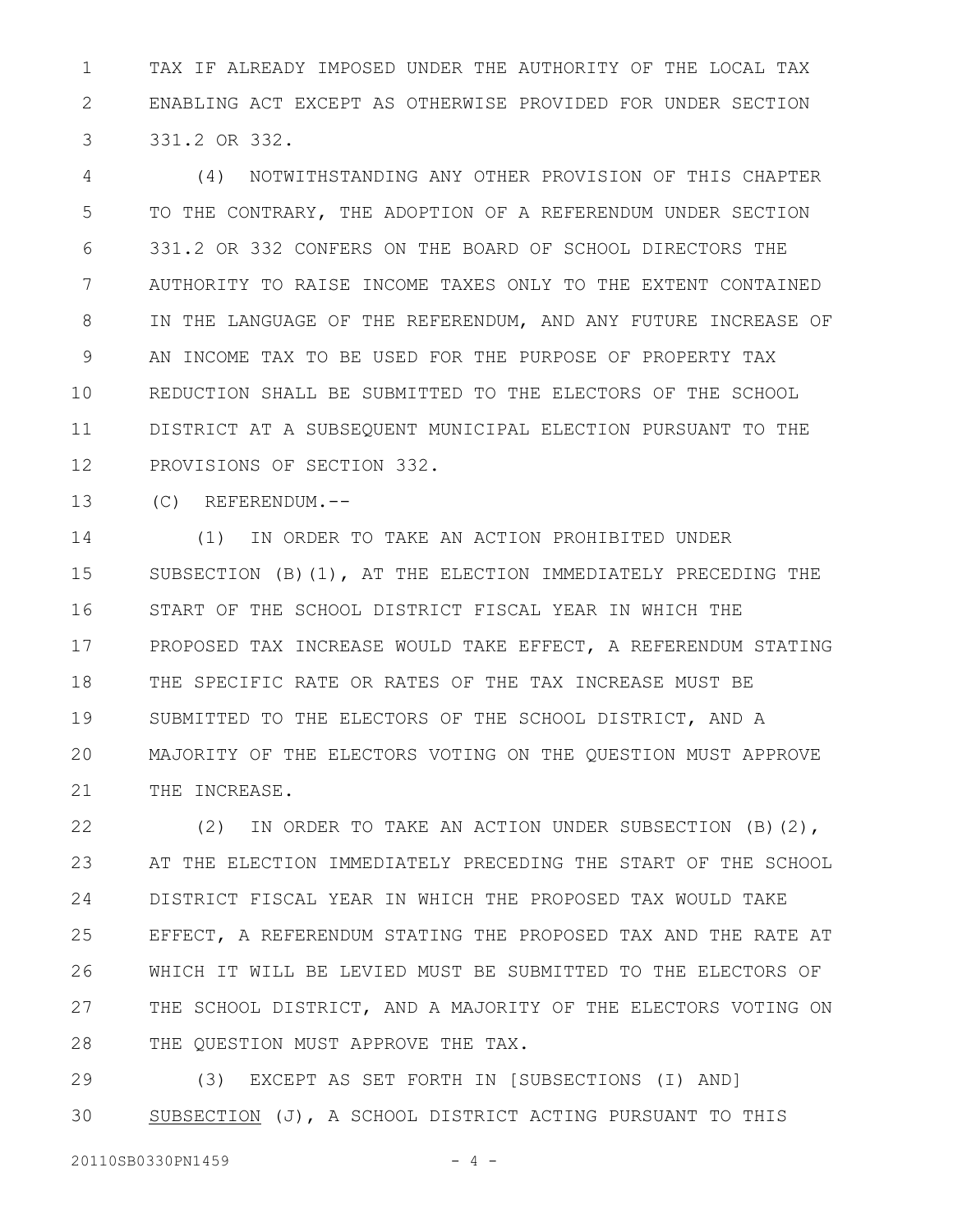SUBSECTION SHALL SUBMIT THE REFERENDUM QUESTION REQUIRED UNDER THIS SECTION TO THE ELECTION OFFICIALS OF EACH COUNTY IN WHICH IT IS SITUATE NO LATER THAN 60 DAYS PRIOR TO THE ELECTION IMMEDIATELY PRECEDING THE FISCAL YEAR IN WHICH THE TAX INCREASE WOULD TAKE EFFECT. 1 2 3 4 5

(4) THE ELECTION OFFICIALS OF EACH COUNTY SHALL, IN CONSULTATION WITH THE BOARD OF SCHOOL DIRECTORS, DRAFT A NONLEGAL INTERPRETATIVE STATEMENT WHICH SHALL ACCOMPANY THE REFERENDUM QUESTION IN ACCORDANCE WITH SECTION 201.1 OF THE ACT OF JUNE 3, 1937 (P.L.1333, NO.320), KNOWN AS THE PENNSYLVANIA ELECTION CODE. THE NONLEGAL INTERPRETATIVE STATEMENT SHALL INCLUDE INFORMATION THAT REFERENCES THE ITEMS OF EXPENDITURE FOR WHICH THE TAX INCREASE IS SOUGHT AND THE CONSEQUENCE OF THE REFERENDUM BEING DISAPPROVED BY THE ELECTORATE. 6 7 8 9 10 11 12 13 14 15

(D) FAILURE TO APPROVE REFERENDUM.-- 16

(1) IF A REFERENDUM QUESTION SUBMITTED UNDER SUBSECTION (C)(1) IS NOT APPROVED, THE BOARD OF SCHOOL DIRECTORS MAY APPROVE AN INCREASE IN THE TAX RATE OF NOT MORE THAN THE INDEX. 17 18 19 20

(2) IF A REFERENDUM QUESTION SUBMITTED UNDER SUBSECTION (C)(2) IS NOT APPROVED, THE BOARD OF SCHOOL DIRECTORS MAY NOT LEVY THE TAX. 21 22 23

(E) TAX RATE SUBMISSIONS.--A SCHOOL DISTRICT THAT HAS ADOPTED A PRELIMINARY BUDGET PROPOSAL UNDER SECTION 311 THAT INCLUDES AN INCREASE IN THE RATE OF ANY TAX LEVIED FOR THE SUPPORT OF PUBLIC SCHOOLS SHALL SUBMIT INFORMATION ON THE 28 INCREASE TO THE DEPARTMENT ON A UNIFORM FORM PREPARED BY THE DEPARTMENT. THE SCHOOL DISTRICT SHALL SUBMIT SUCH INFORMATION NO LATER THAN 85 DAYS PRIOR TO THE DATE OF THE ELECTION IMMEDIATELY 3024 25 26 27 29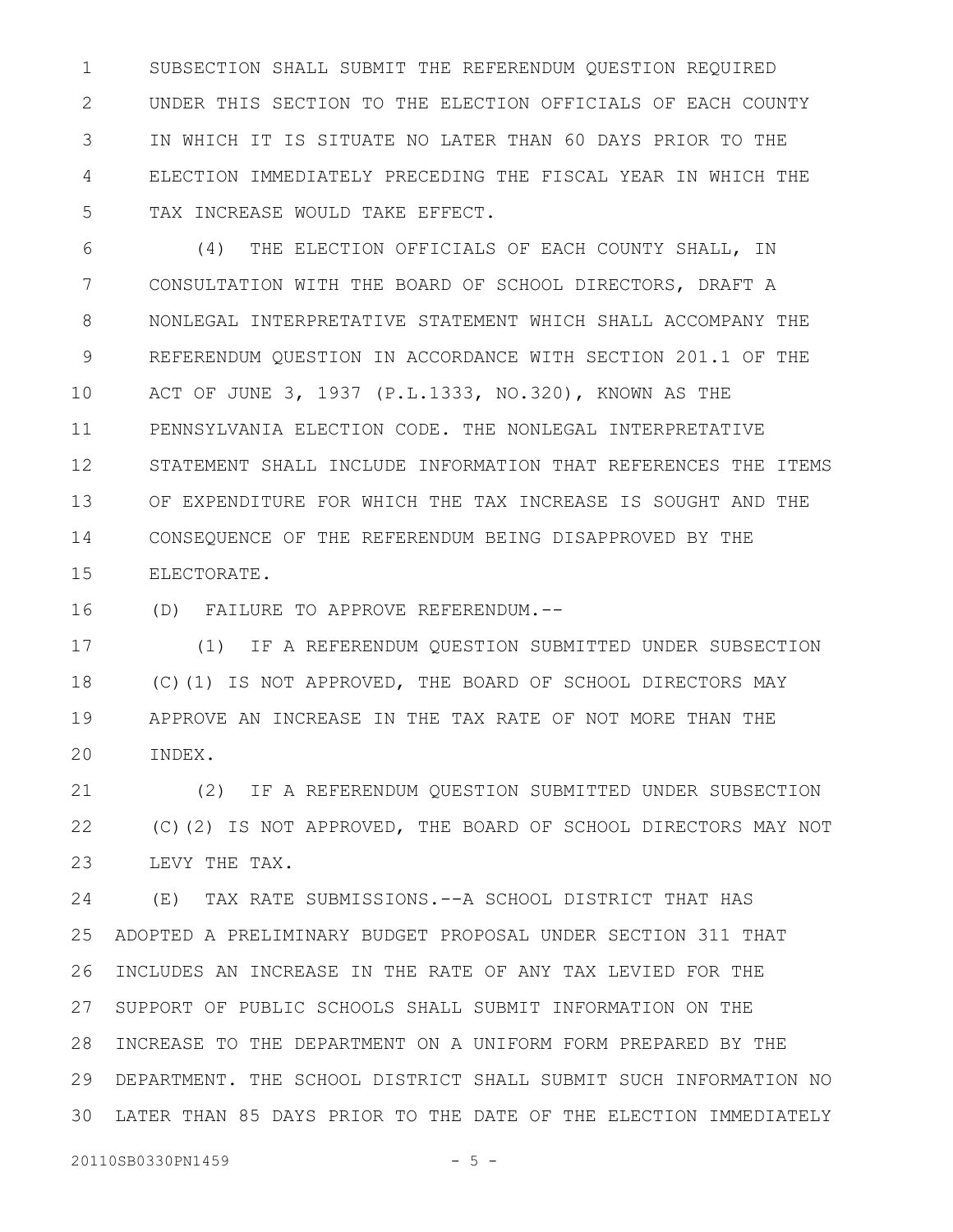PRECEDING THE BEGINNING OF THE SCHOOL DISTRICT'S FISCAL YEAR. THE DEPARTMENT SHALL COMPARE THE PROPOSED PERCENTAGE INCREASE IN THE RATE OF ANY TAX WITH THE INDEX. WITHIN TEN DAYS OF THE RECEIPT OF THE INFORMATION REQUIRED UNDER THIS SUBSECTION BUT NO LATER THAN 75 DAYS PRIOR TO THE DATE OF THE ELECTION IMMEDIATELY PRECEDING THE BEGINNING OF THE SCHOOL DISTRICT'S FISCAL YEAR, THE DEPARTMENT SHALL INFORM THE SCHOOL DISTRICT WHETHER THE PROPOSED TAX RATE INCREASE IS LESS THAN OR EOUAL TO THE INDEX. IF THE DEPARTMENT DETERMINES THAT THE PROPOSED PERCENTAGE INCREASE IN THE RATE OF THE TAX EXCEEDS THE INDEX, THE DEPARTMENT SHALL NOTIFY THE SCHOOL DISTRICT THAT: 1 2 3 4 5 6 7 8 9 10 11

(1) THE PROPOSED TAX INCREASE MUST BE REDUCED TO AN AMOUNT LESS THAN OR EQUAL TO THE INDEX; 12 13

(2) THE PROPOSED TAX INCREASE MUST BE APPROVED BY THE ELECTORATE UNDER SUBSECTION (C)(1); OR 14 15

(3) AN EXCEPTION MUST BE SOUGHT UNDER [SUBSECTIONS (I) AND] **SUBSECTION** (J). 16 17

(F) REFERENDUM EXCEPTIONS.--A SCHOOL DISTRICT MAY, WITHOUT SEEKING VOTER APPROVAL UNDER SUBSECTION (C), INCREASE THE RATE OF A TAX LEVIED FOR THE SUPPORT OF THE PUBLIC SCHOOLS BY MORE THAN THE INDEX IF ALL OF THE FOLLOWING APPLY: 18 19 20 21

(1) THE REVENUE RAISED BY THE ALLOWABLE INCREASE UNDER THE INDEX IS INSUFFICIENT TO BALANCE THE PROPOSED BUDGET DUE TO ONE OR MORE OF THE EXPENDITURES LISTED IN PARAGRAPH (2). 22 23 24

(2) THE REVENUE GENERATED BY INCREASING THE RATE OF A TAX BY MORE THAN THE INDEX WILL BE USED TO PAY FOR ANY OF THE FOLLOWING: 25 26 27

[(I) COSTS INCURRED IN RESPONDING TO OR RECOVERING FROM AN EMERGENCY OR DISASTER DECLARED PURSUANT TO 35 PA.C.S. § 7301 (RELATING TO GENERAL AUTHORITY OF 28 29 30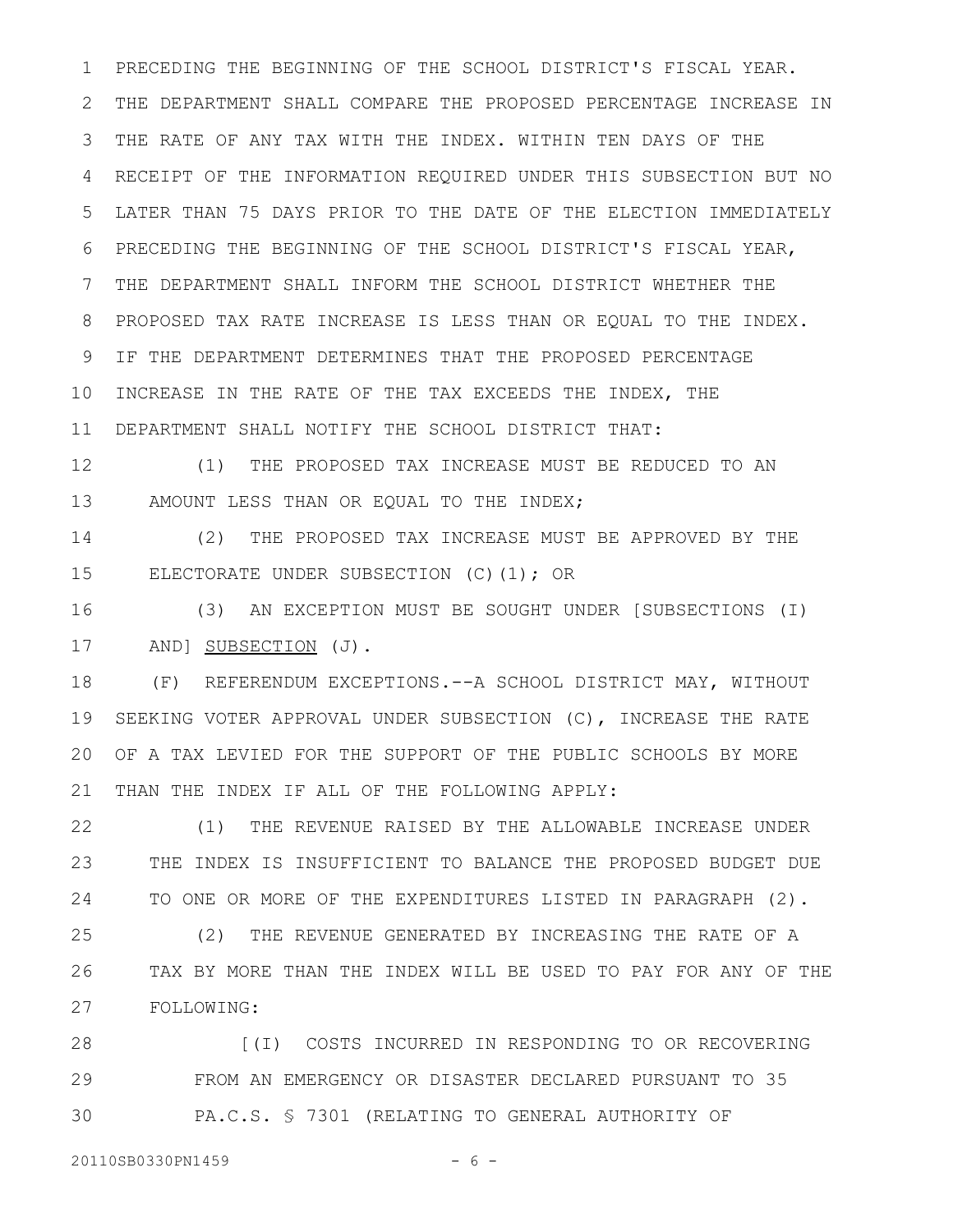GOVERNOR) OR 75 PA.C.S. § 6108 (RELATING TO POWER OF GOVERNOR DURING EMERGENCY). 1 2

(II) COSTS TO IMPLEMENT A COURT ORDER OR AN ADMINISTRATIVE ORDER FROM A FEDERAL OR STATE AGENCY AS LONG AS THE TAX INCREASE IS RESCINDED FOLLOWING FULFILLMENT OF THE COURT ORDER OR ADMINISTRATIVE ORDER.] 3 4 5 6 7

(III) COSTS ASSOCIATED WITH THE FOLLOWING:

(A) FOR A BOARD OF SCHOOL DIRECTORS THAT ELECTED TO PARTICIPATE IN THE FORMER ACT OF JULY 5, 2004 (P.L.654, NO.72), KNOWN AS THE HOMEOWNER TAX RELIEF ACT, TO PAY INTEREST AND PRINCIPAL ON ANY INDEBTEDNESS INCURRED UNDER 53 PA.C.S. PT. VII SUBPT. B (RELATING TO INDEBTEDNESS AND BORROWING) PRIOR TO SEPTEMBER 4, 2004. IN NO CASE MAY THE SCHOOL DISTRICT INCUR ADDITIONAL DEBT UNDER THIS CLAUSE EXCEPT FOR THE REFINANCING OF EXISTING DEBT, INCLUDING THE PAYMENT OF COSTS AND EXPENSES RELATED TO SUCH REFINANCING AND THE ESTABLISHMENT OF FUNDING OF APPROPRIATE DEBT SERVICE RESERVES. AN INCREASE UNDER THIS CLAUSE SHALL BE RESCINDED FOLLOWING THE FINAL PAYMENT OF INTEREST AND PRINCIPAL. 8 9 10 11 12 13 14 15 16 17 18 19 20 21

(A.1) FOR A BOARD OF SCHOOL DIRECTORS THAT DID NOT ELECT TO PARTICIPATE IN THE FORMER ACT OF JULY 5, 2004 (P.L.654, NO.72), KNOWN AS THE HOMEOWNER TAX RELIEF ACT, TO PAY INTEREST AND PRINCIPAL ON ANY INDEBTEDNESS INCURRED UNDER 53 PA.C.S. PT. VII SUBPT. B PRIOR TO THE EFFECTIVE DATE OF THIS ACT. IN NO CASE MAY THE SCHOOL DISTRICT INCUR ADDITIONAL DEBT UNDER THIS CLAUSE EXCEPT FOR THE REFINANCING OF EXISTING DEBT, INCLUDING THE PAYMENT OF COSTS AND EXPENSES 22 23 24 25 26 27 28 29 30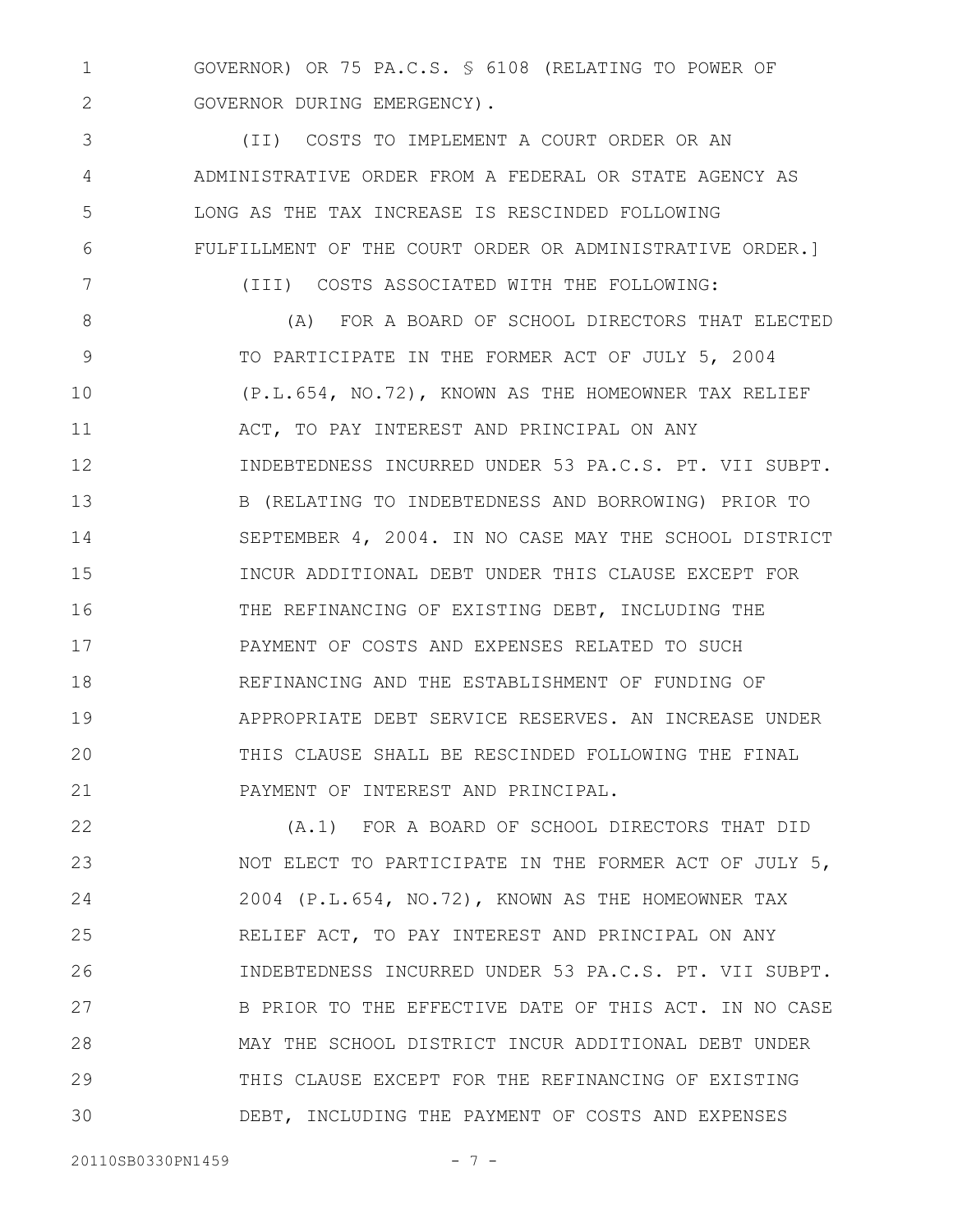RELATED TO SUCH REFINANCING AND THE ESTABLISHMENT OF FUNDING OF APPROPRIATE DEBT SERVICE RESERVES. AN INCREASE UNDER THIS CLAUSE SHALL BE RESCINDED FOLLOWING THE FINAL PAYMENT OF INTEREST AND PRINCIPAL. 1 2 3 4 5

(B) TO PAY INTEREST AND PRINCIPAL ON ANY ELECTORAL DEBT INCURRED UNDER 53 PA.C.S. PT. VII SUBPT. B. AN INCREASE UNDER THIS CLAUSE SHALL BE RESCINDED FOLLOWING THE FINAL PAYMENT OF INTEREST AND PRINCIPAL. 6 7 8 9 10

[(C) TO PAY INTEREST AND PRINCIPAL ON INDEBTEDNESS FOR UP TO 60% OF THE CONSTRUCTION COST AVERAGE ON A SQUARE-FOOT BASIS IF ALL OF THE FOLLOWING APPLY: 11 12 13 14

(I) THE INDEBTEDNESS IS FOR A SCHOOL CONSTRUCTION PROJECT UNDER 22 PA. CODE CH. 21 (RELATING TO SCHOOL BUILDINGS). 15 16 17

(II) FOR A BOARD OF SCHOOL DIRECTORS THAT ELECTED TO PARTICIPATE IN THE FORMER HOMEOWNER TAX RELIEF ACT, THE INDEBTEDNESS TO FUND APPROPRIATE DEBT SERVICE RESERVES FOR THE PROJECT IS INCURRED AFTER SEPTEMBER 3, 2004. 18 19 20 21 22

(II.1) FOR A BOARD OF SCHOOL DIRECTORS THAT DID NOT ELECT TO PARTICIPATE IN THE FORMER HOMEOWNER TAX RELIEF ACT, THE INDEBTEDNESS TO FUND APPROPRIATE DEBT SERVICE RESERVES FOR THE PROJECT IS INCURRED ON OR AFTER THE EFFECTIVE DATE OF THIS ACT. 23 24 25 26 27 28

(III) THE INCREASE SOUGHT UNDER THIS CLAUSE IS RESCINDED FOLLOWING FINAL PAYMENT OF INTEREST 29 30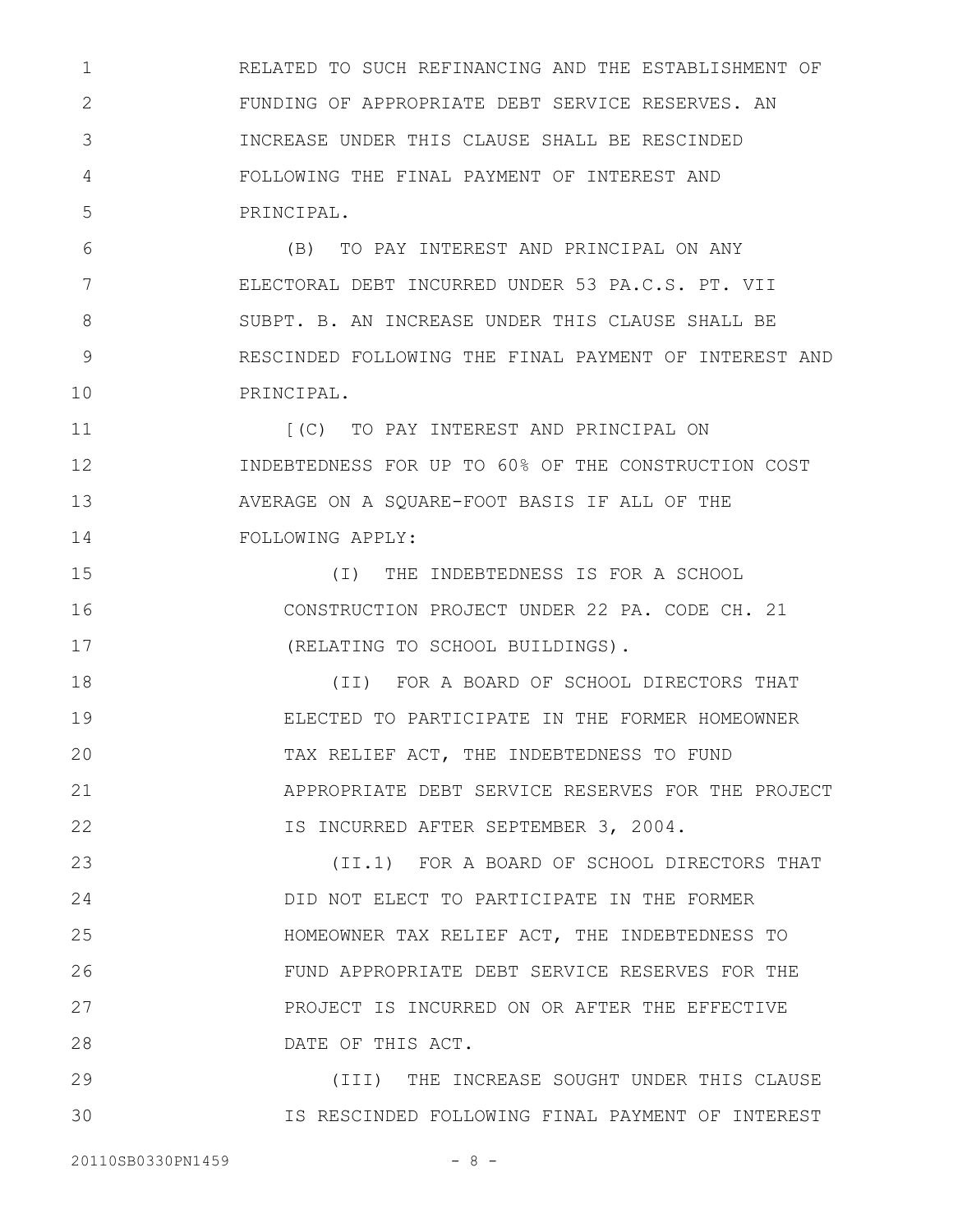AND PRINCIPAL.

1

2

3

4

5

6

7

8

9

10

11

12

13

14

(IV) THE INDEBTEDNESS IS INCURRED ONLY AFTER EXISTING FUND BALANCES FOR SCHOOL CONSTRUCTION AND ANY UNDESIGNATED FUND BALANCES HAVE BEEN FULLY COMMITTED TO FUND THE PROJECT.

(V) THE INDEBTEDNESS IS FOR AN ACADEMIC ELEMENTARY OR ACADEMIC SECONDARY SCHOOL BUILDING. FOR PURPOSES OF THIS SUBCLAUSE, THE FOLLOWING SHALL NOT BE CONSIDERED TO BE AN ACADEMIC ELEMENTARY OR ACADEMIC SECONDARY SCHOOL BUILDING: NATATORIUM, STADIUM BLEACHERS, ATHLETIC FIELD, ATHLETIC FIELD LIGHTING EQUIPMENT AND APPARATUS USED TO PROMOTE AND CONDUCT INTERSCHOLASTIC ATHLETICS.

(VI) FOR SCHOOL DISTRICTS OF THE SECOND, THIRD AND FOURTH CLASS, THE PROJECT HAS BEEN APPROVED BY THE DEPARTMENT UNDER SECTION 731 OF THE ACT OF MARCH 10, 1949 (P.L.30, NO.14), KNOWN AS THE PUBLIC SCHOOL CODE OF 1949. FOR NONREIMBURSABLE PROJECTS IN SCHOOL DISTRICTS OF THE FIRST CLASS A, THE PLANS AND SPECIFICATIONS HAVE BEEN APPROVED BY THE BOARD OF SCHOOL DIRECTORS. FOR REIMBURSABLE PROJECTS IN SCHOOL DISTRICTS OF THE FIRST CLASS A, THE PLANS AND SPECIFICATIONS HAVE BEEN APPROVED BY THE DEPARTMENT PURSUANT TO 22 PA. CODE CH. 21. (D) TO PAY INTEREST AND PRINCIPAL ON INDEBTEDNESS FOR UP TO \$250,000 OF THE CONSTRUCTION COST OF A NONACADEMIC SCHOOL CONSTRUCTION PROJECT, AS 15 16 17 18 19 20 21 22 23 24 25 26 27 28 29

ADJUSTED ANNUALLY BY THE PERCENTAGE INCREASE IN THE 30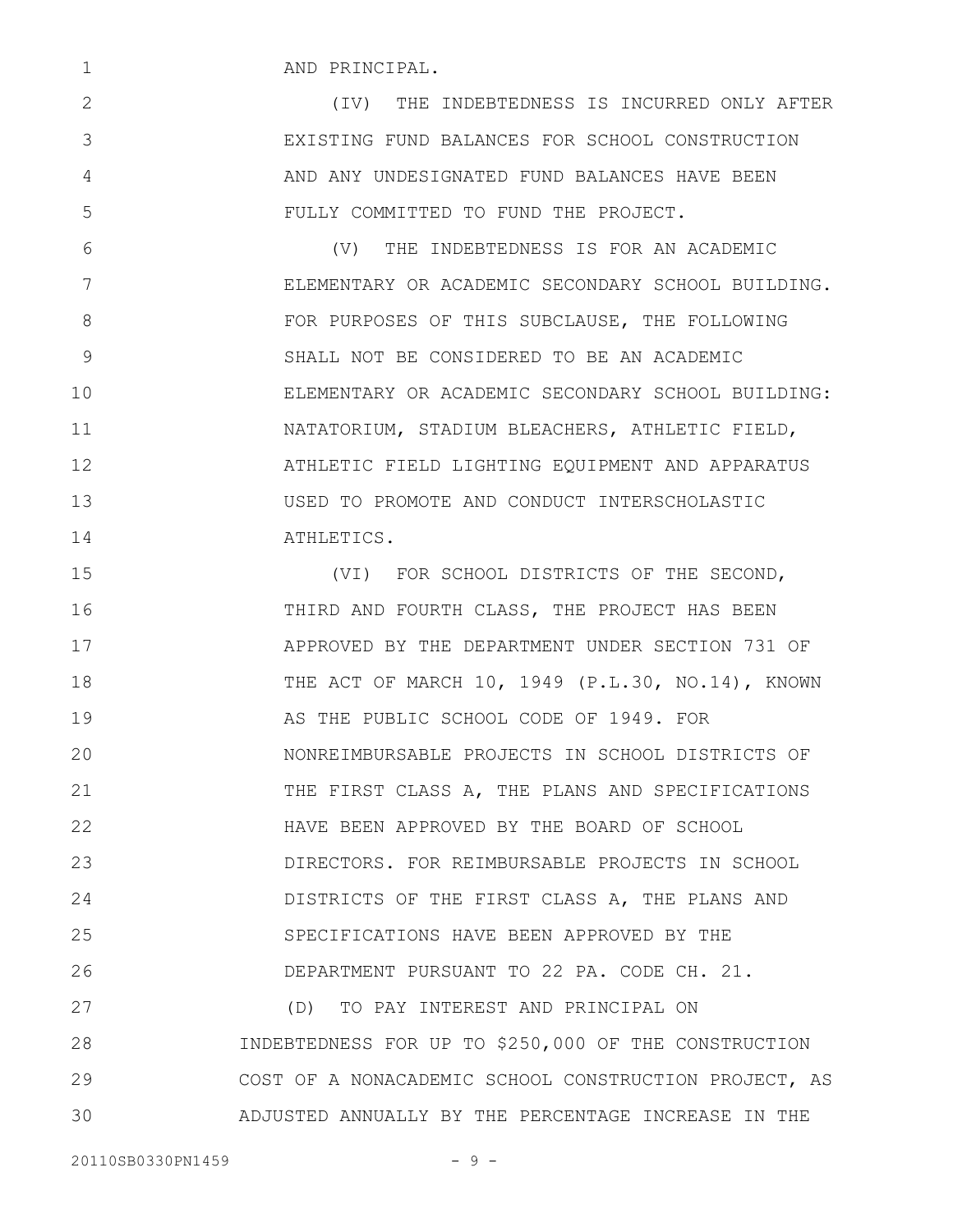AVERAGE OF THE STATEWIDE AVERAGE WEEKLY WAGE AND THE EMPLOYMENT COST INDEX. AN INCREASE UNDER THIS CLAUSE SHALL BE RESCINDED FOLLOWING THE FINAL PAYMENT OF INTEREST AND PRINCIPAL.] 1 2 3 4

(E) FOR PURPOSES OF THIS SUBPARAGRAPH, ELECTORAL DEBT INCLUDES THE REFUNDING OR REFINANCING OF ELECTORAL DEBT FOR WHICH AN EXCEPTION IS PERMITTED UNDER CLAUSE (B) AS LONG AS THE REFUNDING OR REFINANCING INCURS NO ADDITIONAL DEBT OTHER THAN FOR: 5 6 7 8 9

(I) COSTS AND EXPENSES RELATED TO THE REFUNDING OR REFINANCING; AND 10 11

(II) FUNDING OF APPROPRIATE DEBT SERVICE RESERVES. 12 13

(F) FOR PURPOSES OF THIS SUBPARAGRAPH, INDEBTEDNESS INCLUDES THE REFUNDING OR REFINANCING OF INDEBTEDNESS FOR WHICH AN EXCEPTION IS PERMITTED UNDER CLAUSES  $(A)$   $(A,1)$ ,  $(C)$  AND  $(D)$   $(A,1)$  AS LONG AS THE REFUNDING OR REFINANCING INCURS NO ADDITIONAL DEBT OTHER THAN FOR: 14 15 16 17 18 19

(I) COSTS AND EXPENSES RELATED TO THE REFUNDING OR REFINANCING; AND 20 21

(II) FUNDING OF APPROPRIATE DEBT SERVICE RESERVES. 22 23

[(IV) COSTS TO RESPOND TO CONDITIONS WHICH POSE AN IMMEDIATE THREAT OF SERIOUS PHYSICAL HARM OR INJURY TO THE STUDENTS, STAFF OR RESIDENTS OF THE SCHOOL DISTRICT BUT ONLY UNTIL THE CONDITIONS CAUSING THE THREAT HAVE BEEN FULLY RESOLVED.] 24 25 26 27 28

(V) COSTS INCURRED IN PROVIDING SPECIAL EDUCATION PROGRAMS AND SERVICES TO STUDENTS WITH DISABILITIES IF 29 30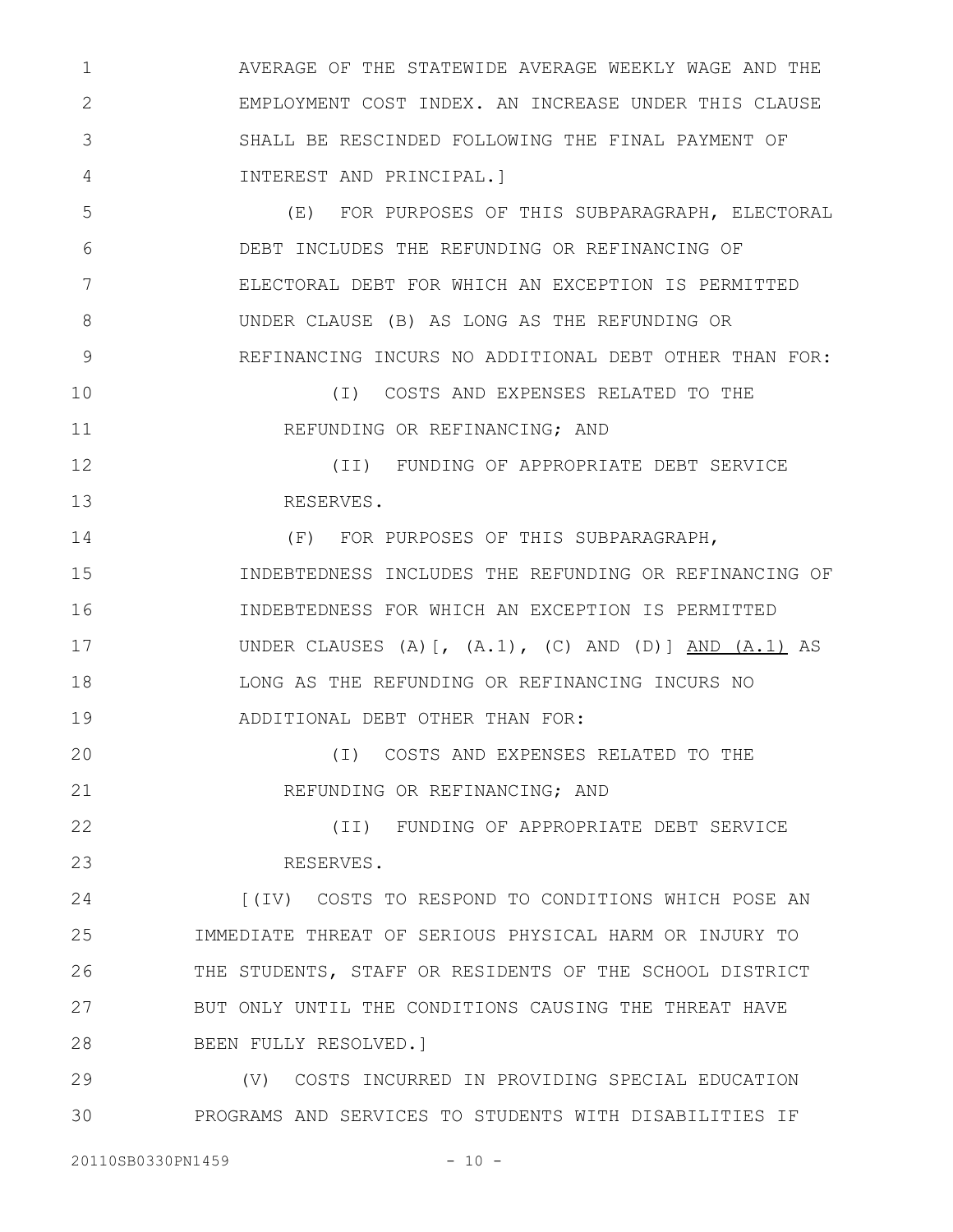THE INCREASE IN EXPENDITURES ON SPECIAL EDUCATION PROGRAMS AND SERVICES, NET OF STATE SPECIAL EDUCATION PAYMENTS, WAS GREATER THAN THE INDEX. THE DOLLAR AMOUNT OF THIS EXCEPTION SHALL BE EQUAL TO THE PORTION OF THE INCREASE THAT EXCEEDS THE INDEX. 1 2 3 4 5

6

[(VI) COSTS WHICH:

(A) WERE INCURRED IN THE IMPLEMENTATION OF A SCHOOL IMPROVEMENT PLAN REQUIRED UNDER SECTION 1116(B) OF THE ELEMENTARY AND SECONDARY EDUCATION ACT OF 1965 (PUBLIC LAW 89-10, 20 U.S.C. § 6316(B)); AND 7 8 9 10

(B) WERE NOT OFFSET BY A STATE ALLOCATION. (VII) COSTS NECESSARY TO MAINTAIN: 11 12

(A) PER-STUDENT LOCAL TAX REVENUE, ADJUSTED BY THE INDEX, IF THE PERCENTAGE GROWTH IN AVERAGE DAILY MEMBERSHIP BETWEEN THE SCHOOL YEAR DETERMINED UNDER SUBSECTION (J)(4) AND THE THIRD SCHOOL YEAR PRECEDING THE SCHOOL YEAR DETERMINED UNDER SUBSECTION (J)(4) EXCEEDS 7.5%; OR 13 14 15 16 17 18

(B) ACTUAL INSTRUCTION EXPENSE PER AVERAGE DAILY MEMBERSHIP, ADJUSTED BY THE INDEX, IF THE INCREASE IN ACTUAL INSTRUCTION EXPENSE PER AVERAGE DAILY MEMBERSHIP BETWEEN THE SCHOOL YEAR DETERMINED UNDER SUBSECTION (J)(4) AND THE SCHOOL YEAR PRECEDING THE SCHOOL YEAR DETERMINED UNDER SUBSECTION (J)(4) IS LESS THAN THE INDEX. 19 20 21 22 23 24 25

(VIII) THE MAINTENANCE OF REVENUES DERIVED FROM REAL PROPERTY TAXES, EARNED INCOME AND NET PROFITS TAXES, PERSONAL INCOME TAXES, BASIC EDUCATION FUNDING ALLOCATIONS AND SPECIAL EDUCATION FUNDING ALLOCATIONS, ADJUSTED BY THE INDEX, FOR A SCHOOL DISTRICT WHERE THE 26 27 28 29 30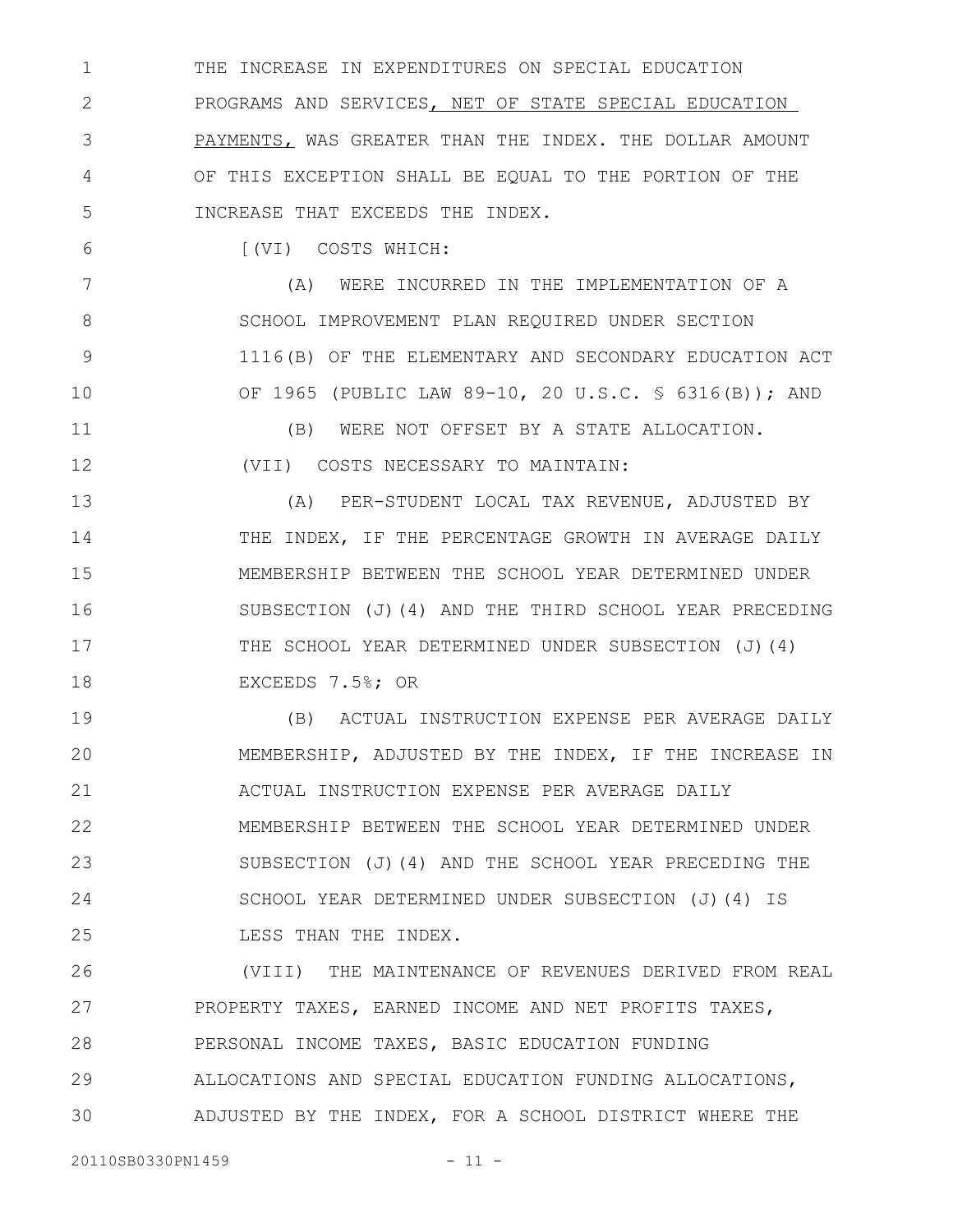PERCENTAGE INCREASE IN REVENUES DERIVED FROM REAL PROPERTY TAXES, EARNED INCOME AND NET PROFITS TAXES, PERSONAL INCOME TAXES, BASIC EDUCATION FUNDING ALLOCATIONS AND SPECIAL EDUCATION FUNDING ALLOCATIONS BETWEEN THE SCHOOL YEAR DETERMINED UNDER SUBSECTION (J) (4) AND THE SCHOOL YEAR PRECEDING THE SCHOOL YEAR DETERMINED UNDER SUBSECTION (J)(4) IS LESS THAN THE INDEX. 1 2 3 4 5 6 7 8

(IX) COSTS INCURRED FOR PROVIDING HEALTH CARE-RELATED BENEFITS WHICH ARE DIRECTLY ATTRIBUTABLE TO A COLLECTIVE BARGAINING AGREEMENT IN EFFECT ON JANUARY 1, 2006, BETWEEN THE SCHOOL DISTRICT AND ITS EMPLOYEES' ORGANIZATION IF THE ANTICIPATED INCREASE IN THE COST OF HEALTH CARE-RELATED BENEFITS BETWEEN THE CURRENT YEAR AND THE UPCOMING YEAR IS GREATER THAN THE INDEX. THE DOLLAR AMOUNT OF THIS EXCEPTION SHALL BE EQUAL TO THE PORTION OF THE INCREASE WHICH EXCEEDS THE INDEX. THIS SUBPARAGRAPH SHALL NOT APPLY TO A COLLECTIVE BARGAINING AGREEMENT RENEWED, EXTENDED OR ENTERED INTO AFTER JANUARY 1, 2006.] (G) REVENUE DERIVED FROM INCREASE.--ANY REVENUE DERIVED FROM AN INCREASE IN THE RATE OF ANY TAX ALLOWED PURSUANT TO SUBSECTION (F)(2)(III) SHALL NOT EXCEED THE ANTICIPATED DOLLAR AMOUNT OF THE EXPENDITURE. 9 10 11 12 13 14 15 16 17 18 19 20 21 22 23

(H) LIMITATION ON TAX RATE.--THE INCREASE IN THE RATE OF ANY TAX ALLOWED PURSUANT TO AN EXCEPTION UNDER SUBSECTION [(F)(2) (I), (II), (IV), (V), (VI), (VII), (VIII) OR (IX)] (F)(2)(V) OR (N) SHALL NOT EXCEED THE RATE INCREASE REQUIRED AS DETERMINED BY [A COURT OF COMMON PLEAS OR] THE DEPARTMENT PURSUANT TO SUBSECTION [(I) OR ](J). 24 25 26 27 28 29

[(I) COURT ACTION.-- 30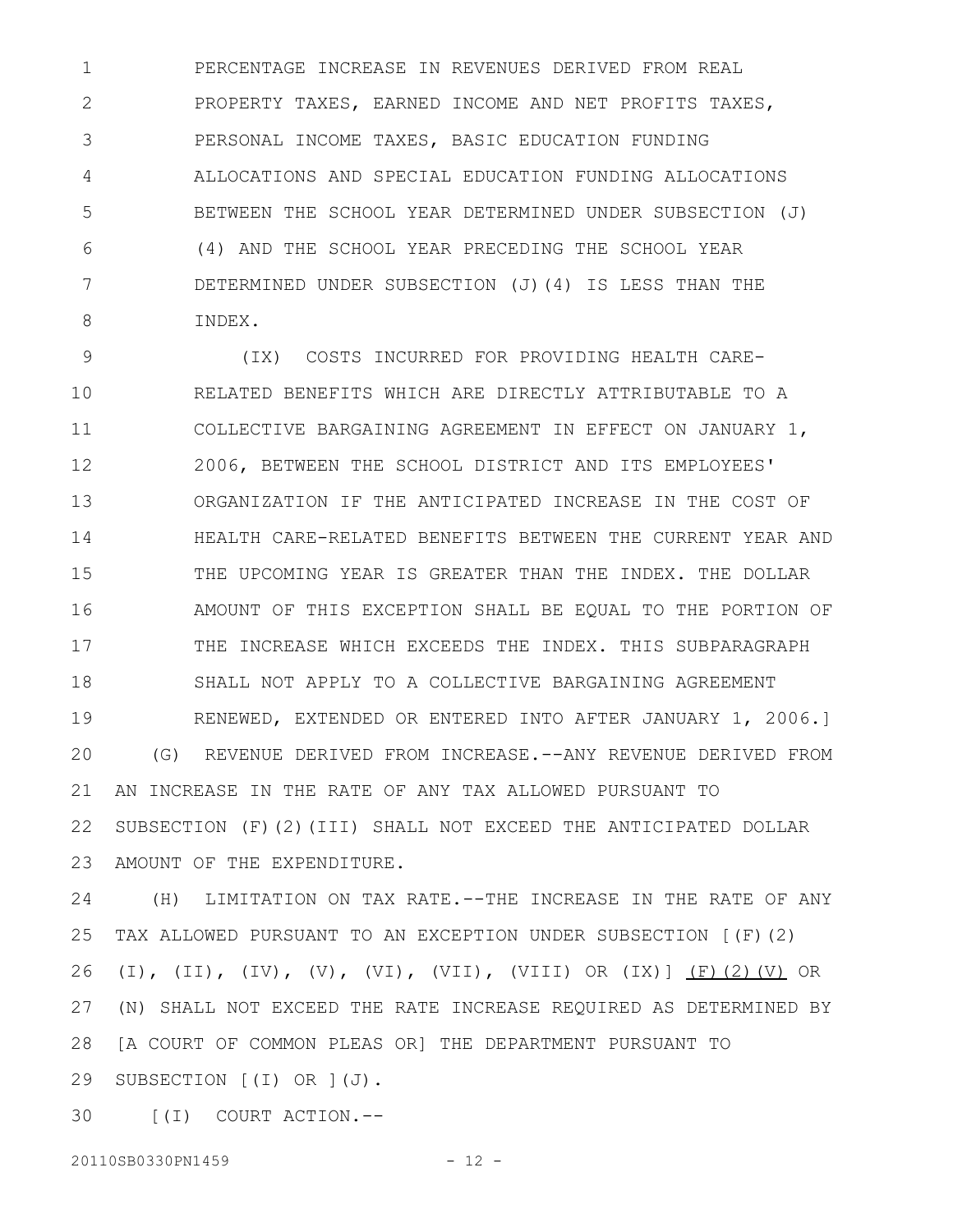(1) PRIOR TO THE IMPOSITION OF A TAX INCREASE UNDER SUBSECTION (F)(2)(I), (II) AND (IV) AND NO LATER THAN 75 DAYS PRIOR TO THE ELECTION IMMEDIATELY PRECEDING THE BEGINNING OF THE SCHOOL DISTRICT'S FISCAL YEAR, APPROVAL BY THE COURT OF COMMON PLEAS IN THE JUDICIAL DISTRICT IN WHICH THE ADMINISTRATIVE OFFICE OF THE SCHOOL DISTRICT IS LOCATED MUST BE SOUGHT. THE BOARD OF SCHOOL DIRECTORS SHALL PUBLISH IN A NEWSPAPER OF GENERAL CIRCULATION AND ON THE DISTRICT'S PUBLICLY ACCESSIBLE INTERNET SITE, IF ONE IS MAINTAINED, NOTICE OF ITS INTENT TO FILE A PETITION UNDER THIS SUBSECTION AT LEAST ONE WEEK PRIOR TO THE FILING OF THE PETITION. THE BOARD OF SCHOOL DIRECTORS SHALL ALSO PUBLISH IN A NEWSPAPER OF GENERAL CIRCULATION AND ON THE DISTRICT'S PUBLICLY ACCESSIBLE INTERNET SITE, IF ONE IS MAINTAINED, NOTICE, AS SOON AS POSSIBLE FOLLOWING NOTIFICATION FROM THE COURT THAT A HEARING HAS BEEN SCHEDULED, STATING THE DATE, TIME AND PLACE OF THE HEARING ON THE PETITION. THE FOLLOWING SHALL APPLY TO ANY PROCEEDINGS INSTITUTED UNDER THIS SUBSECTION: 1 2 3 4 5 6 7 8 9 10 11 12 13 14 15 16 17 18

(I) THE SCHOOL DISTRICT MUST PROVE BY CLEAR AND CONVINCING EVIDENCE THAT IT QUALIFIES FOR EACH EXCEPTION SOUGHT. 19 20 21

(II) THE SCHOOL DISTRICT MUST PROVE BY CLEAR AND CONVINCING EVIDENCE THE ANTICIPATED DOLLAR AMOUNT OF THE EXPENDITURE FOR EACH EXCEPTION SOUGHT. 22 23 24

(2) THE COURT SHALL RULE ON THE SCHOOL DISTRICT'S PETITION AND INFORM THE SCHOOL DISTRICT OF ITS DECISION NO LATER THAN 55 DAYS PRIOR TO THE DATE OF THE ELECTION IMMEDIATELY PRECEDING THE BEGINNING OF THE SCHOOL DISTRICT'S FISCAL YEAR. IF THE COURT APPROVES THE PETITION, THE COURT SHALL ALSO DETERMINE THE DOLLAR AMOUNT OF THE EXPENDITURE FOR 25 26 27 28 29 30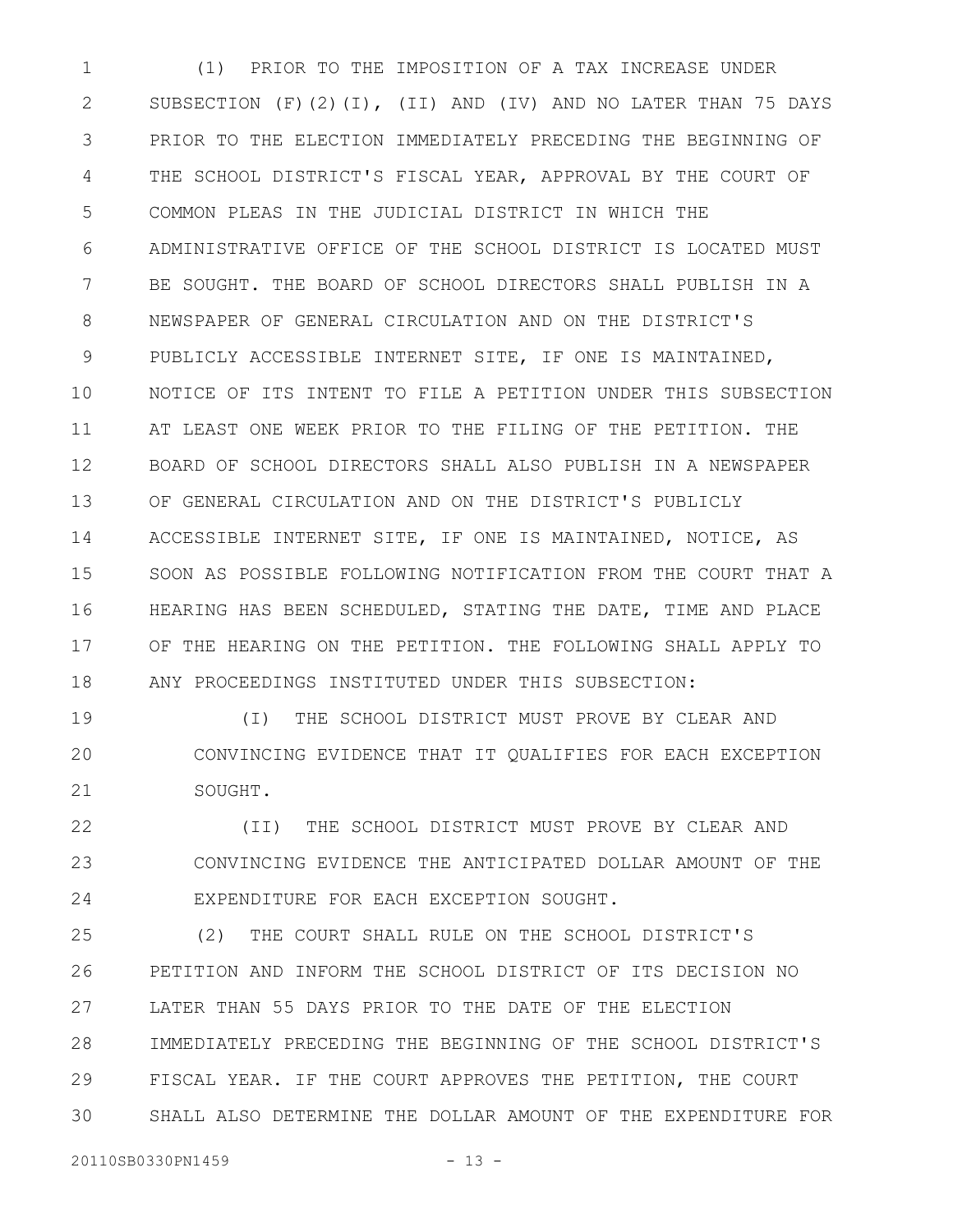WHICH AN EXCEPTION IS GRANTED, THE TAX RATE INCREASE REQUIRED TO FUND THE EXCEPTION AND THE APPROPRIATE DURATION OF THE INCREASE. IF THE COURT DENIES THE PETITION, THE SCHOOL DISTRICT MAY SUBMIT A REFERENDUM QUESTION UNDER SUBSECTION (C)(1). THE QUESTION MUST BE SUBMITTED TO THE ELECTION OFFICIALS NO LATER THAN 50 DAYS PRIOR TO THE DATE OF THE ELECTION IMMEDIATELY PRECEDING THE BEGINNING OF THE SCHOOL DISTRICT'S FISCAL YEAR.] 1 2 3 4 5 6 7 8

9

(J) DEPARTMENT APPROVAL.--

(1) A SCHOOL DISTRICT THAT SEEKS TO INCREASE THE RATE OF TAX DUE TO AN EXPENDITURE UNDER SUBSECTION (F)(2)(III)[,] OR (V)[, (VI), (VII), (VIII) OR (IX)] OR (N) SHALL OBTAIN THE APPROVAL OF THE DEPARTMENT BEFORE IMPOSING THE TAX INCREASE. THE DEPARTMENT SHALL ESTABLISH PROCEDURES FOR ADMINISTERING THE PROVISIONS OF THIS SUBSECTION, WHICH MAY INCLUDE AN ADMINISTRATIVE HEARING ON THE SCHOOL DISTRICT'S SUBMISSION. 10 11 12 13 14 15 16

(2) A SCHOOL DISTRICT PROCEEDING UNDER THE PROVISIONS OF THIS SUBSECTION SHALL PUBLISH IN A NEWSPAPER OF GENERAL CIRCULATION AND ON THE DISTRICT'S PUBLICLY ACCESSIBLE INTERNET SITE, IF ONE IS MAINTAINED, NOTICE OF ITS INTENT TO SEEK DEPARTMENT APPROVAL AT LEAST ONE WEEK PRIOR TO SUBMITTING ITS REQUEST FOR APPROVAL TO THE DEPARTMENT. IF THE DEPARTMENT SCHEDULES A HEARING ON THE SCHOOL DISTRICT'S REQUEST, THE SCHOOL DISTRICT SHALL PUBLISH NOTICE OF THE HEARING IN A NEWSPAPER OF GENERAL CIRCULATION AND ON THE DISTRICT'S PUBLICLY ACCESSIBLE INTERNET SITE, IF ONE IS MAINTAINED, IMMEDIATELY UPON RECEIVING THE INFORMATION FROM THE DEPARTMENT. THE NOTICE SHALL INCLUDE THE DATE, TIME AND PLACE OF THE HEARING. 17 18 19 20 21 22 23 24 25 26 27 28 29

(3) THE DEPARTMENT SHALL APPROVE A SCHOOL DISTRICT'S 20110SB0330PN1459 - 14 -30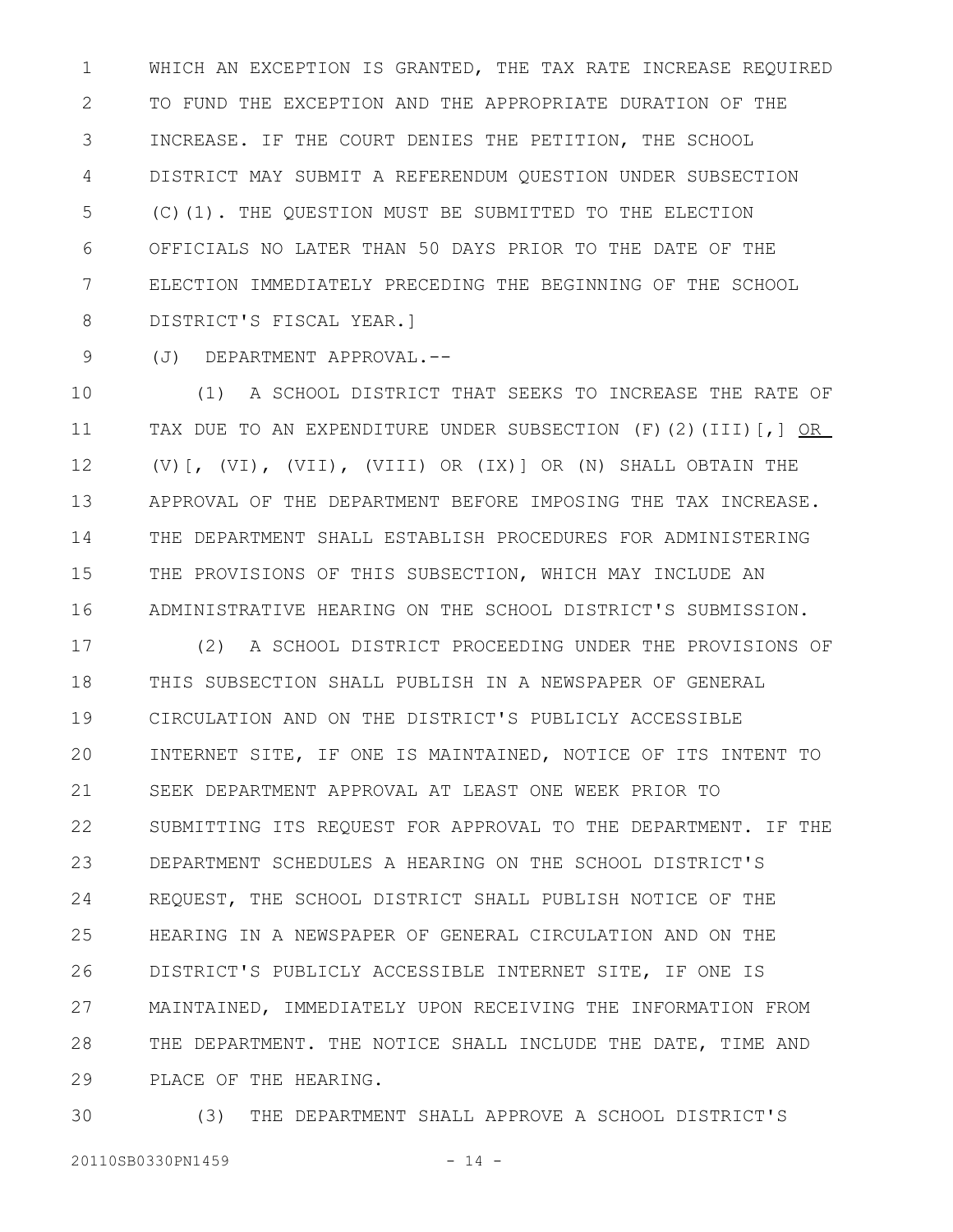REQUEST UNDER THIS SUBSECTION IF A REVIEW OF THE DATA UNDER PARAGRAPH (4) DEMONSTRATES THAT: 1 2

(I) THE SCHOOL DISTRICT QUALIFIES FOR ONE OR MORE EXCEPTIONS UNDER SUBSECTION (F)(2)(III)[,] OR (V)[, (VI), (VII), (VIII) OR (IX)] OR (N); AND 3 4 5

(II) THE SUM OF THE DOLLAR AMOUNTS OF THE EXCEPTIONS FOR WHICH THE SCHOOL DISTRICT QUALIFIES MAKES THE SCHOOL DISTRICT ELIGIBLE UNDER SUBSECTION (F)(1). 6 7 8

(4) FOR THE PURPOSE OF DETERMINING THE ELIGIBILITY OF A SCHOOL DISTRICT FOR AN EXCEPTION UNDER SUBSECTION (F)(2)(V), [(VI), (VII) OR (VIII),] THE DEPARTMENT SHALL UTILIZE DATA FROM THE MOST RECENT SCHOOL YEARS FOR WHICH ANNUAL FINANCIAL REPORT DATA REQUIRED UNDER SECTION 2553 OF THE PUBLIC SCHOOL CODE OF 1949 HAS BEEN RECEIVED. THE DEPARTMENT SHALL INFORM SCHOOL DISTRICTS OF THE SCHOOL YEARS DETERMINED UNDER THIS SUBSECTION NO LATER THAN 30 DAYS PRIOR TO THE DATE ON WHICH PUBLIC INSPECTION OF PROPOSED SCHOOL BUDGETS IS REQUIRED UNDER SECTION 311(C). 9 10 11 12 13 14 15 16 17 18

(5) (I) THE DEPARTMENT SHALL RULE ON THE SCHOOL DISTRICT'S REQUEST AND SHALL INFORM THE SCHOOL DISTRICT OF ITS DECISION NO LATER THAN 55 DAYS PRIOR TO THE DATE OF THE ELECTION IMMEDIATELY PRECEDING THE BEGINNING OF THE SCHOOL DISTRICT'S FISCAL YEAR. 19 20 21 22 23

(II) IF THE DEPARTMENT APPROVES THE REQUEST, THE DEPARTMENT SHALL DETERMINE THE DOLLAR AMOUNT OF THE EXPENDITURE FOR WHICH THE EXCEPTION IS SOUGHT AND THE TAX RATE INCREASE REQUIRED TO FUND THE EXCEPTION. 24 25 26 27

(III) IF THE DEPARTMENT DENIES THE REQUEST, THE SCHOOL DISTRICT MAY SUBMIT A REFERENDUM QUESTION UNDER SUBSECTION (C)(1). THE QUESTION MUST BE SUBMITTED TO THE 28 29 30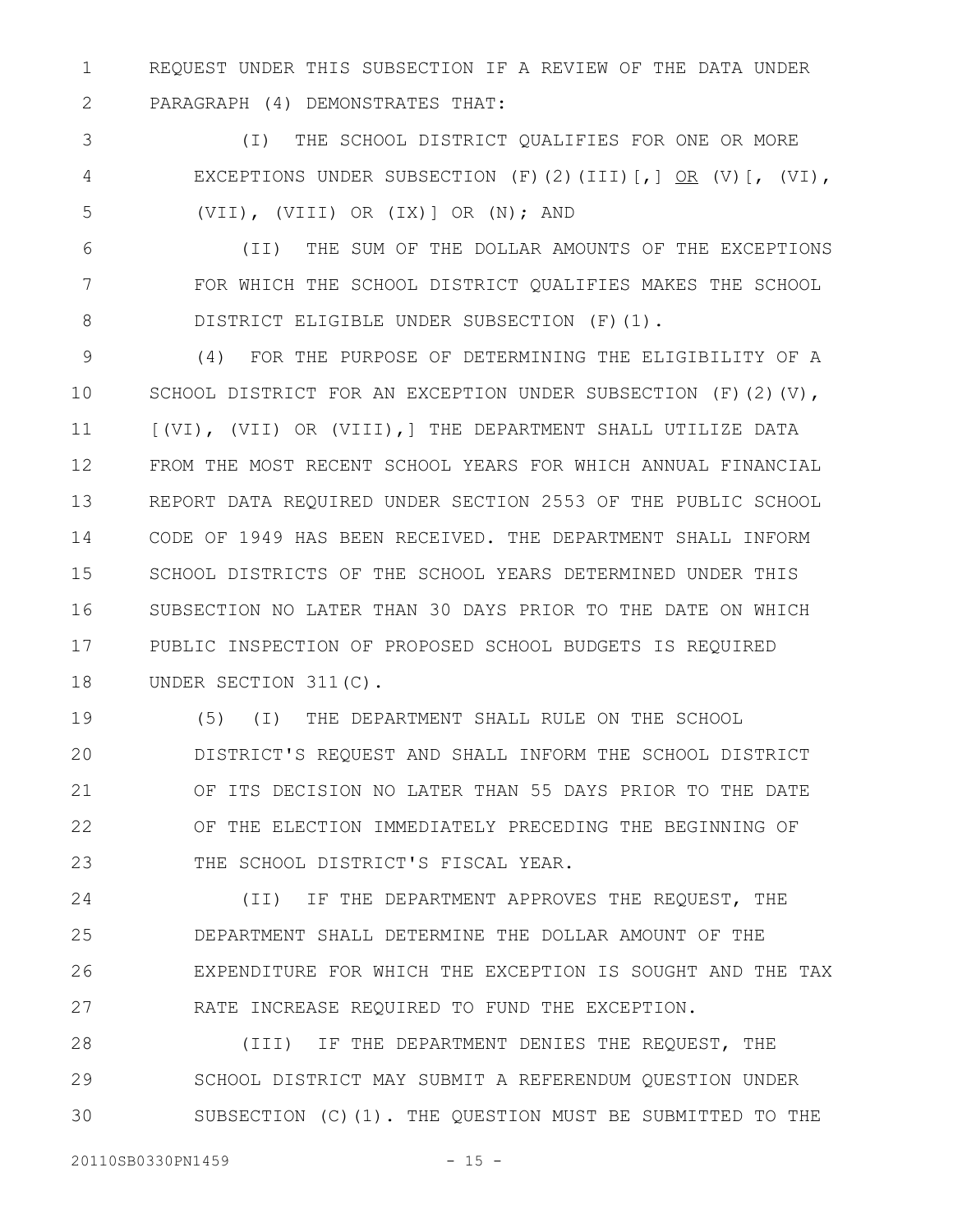ELECTION OFFICIALS NO LATER THAN 50 DAYS PRIOR TO THE DATE OF THE ELECTION IMMEDIATELY PRECEDING THE BEGINNING OF THE SCHOOL DISTRICT'S FISCAL YEAR. 1 2 3

(6) WITHIN 30 DAYS OF THE DEADLINE UNDER PARAGRAPH (5) (I), THE DEPARTMENT SHALL SUBMIT A REPORT TO THE PRESIDENT PRO TEMPORE OF THE SENATE, THE MINORITY LEADER OF THE SENATE, THE SPEAKER OF THE HOUSE OF REPRESENTATIVES AND THE MINORITY LEADER OF THE HOUSE OF REPRESENTATIVES ENUMERATING THE SCHOOL DISTRICTS WHICH SOUGHT AN EXCEPTION UNDER THIS SUBSECTION. THE DEPARTMENT SHALL ALSO PUBLISH THE REPORT ON ITS PUBLICLY ACCESSIBLE INTERNET SITE. THE REPORT SHALL INCLUDE: 4 5 6 7 8 9 10 11

(I) THE NAME OF EACH SCHOOL DISTRICT MAKING A REQUEST UNDER THIS SUBSECTION. 12 13

(II) THE SPECIFIC EXCEPTIONS REQUESTED BY EACH SCHOOL DISTRICT AND THE DOLLAR AMOUNT OF THE EXPENDITURE FOR EACH EXCEPTION. 14 15 16

(III) THE DEPARTMENT'S RULING ON THE REQUEST FOR THE EXCEPTION. 17 18

(IV) IF THE EXCEPTION WAS APPROVED, THE DOLLAR AMOUNT OF THE EXPENDITURE FOR WHICH THE EXCEPTION WAS SOUGHT AND THE TAX RATE INCREASE REQUIRED TO FUND THE EXCEPTION. 19 20 21 22

(V) A STATISTICAL SUMMARY OF THE INFORMATION IN SUBPARAGRAPHS (II), (III) AND (IV). 23 24

[(K) OBJECTIONS.--ANY PERSON WHO RESIDES WITHIN OR PAYS REAL PROPERTY TAXES TO THE SCHOOL DISTRICT FILING A PETITION UNDER SUBSECTION (I) MAY FILE WITH THE COURT WRITTEN OBJECTIONS TO ANY PETITION FILED UNDER THIS SECTION.] 25 26 27 28

(L) INDEX CALCULATION.--NO LATER THAN AUGUST 15, 2005, AND EACH AUGUST 15 THEREAFTER, THE DEPARTMENT SHALL CALCULATE THE 3029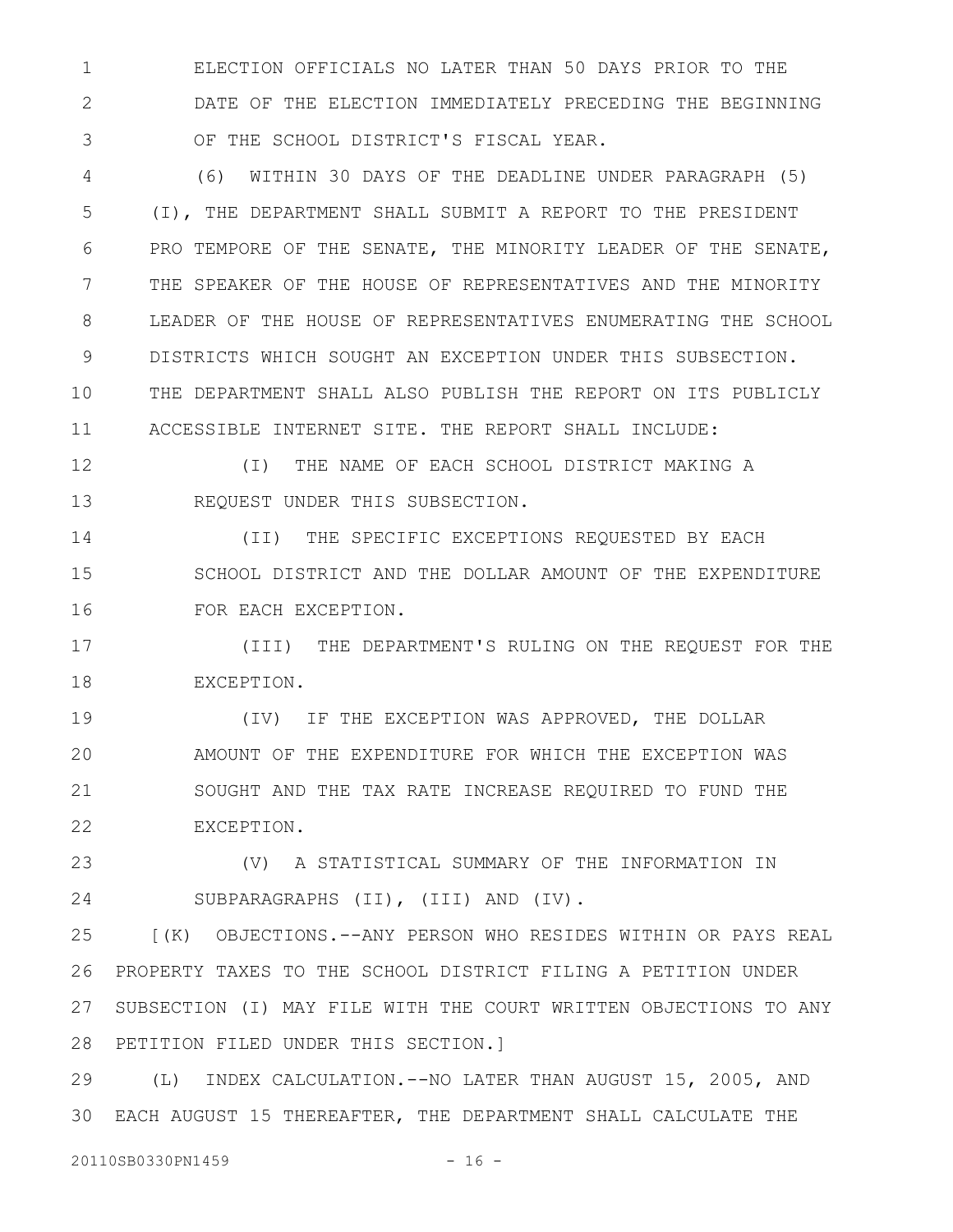INDEX. THE DEPARTMENT SHALL PUBLISH THE INDEX BY SEPTEMBER 1, 2005, AND EACH SEPTEMBER 1 THEREAFTER IN THE PENNSYLVANIA BULLETIN. 1 2 3

(M) ELECTION INTERFERENCE PROHIBITED.-- 4

(1) NO PUBLIC FUNDS MAY BE USED TO URGE ANY ELECTOR TO VOTE FOR OR AGAINST A REFERENDUM OR BE APPROPRIATED FOR POLITICAL OR CAMPAIGN PURPOSES. 5 6 7

(2) THIS SUBSECTION SHALL NOT BE CONSTRUED TO PROHIBIT THE USE OF PUBLIC FUNDS FOR DISSEMINATION OF FACTUAL INFORMATION RELATIVE TO A REFERENDUM APPEARING ON AN ELECTION BALLOT. 8 9 10 11

(3) AS USED IN THIS SUBSECTION, THE TERM "PUBLIC FUNDS" MEANS ANY FUNDS APPROPRIATED BY THE GENERAL ASSEMBLY OR BY A POLITICAL SUBDIVISION. 12 13 14

(N) TREATMENT OF CERTAIN REQUIRED PAYMENTS.-- 15

(1) THE PROVISIONS OF SUBSECTIONS (F) AND (J) SHALL APPLY TO A SCHOOL DISTRICT'S SHARE OF PAYMENTS TO THE PUBLIC SCHOOL EMPLOYEES' RETIREMENT SYSTEM AS REQUIRED UNDER 24 PA.C.S. § 8327 (RELATING TO PAYMENTS BY EMPLOYERS) IF THE INCREASE IN [THE ACTUAL DOLLAR AMOUNT OF] ESTIMATED PAYMENTS BETWEEN THE CURRENT YEAR AND THE UPCOMING YEAR, AS DETERMINED BY THE DEPARTMENT UNDER THIS SECTION, IS GREATER THAN THE INDEX. [THE DOLLAR AMOUNT TO WHICH SUBSECTION (F) APPLIES SHALL EQUAL THAT PORTION OF THE INCREASE WHICH EXCEEDS THE PRODUCT OF THE INDEX AND THE ACTUAL DOLLAR VALUE OF PAYMENTS FOR THE CURRENT YEAR.] 16 17 18 19 20 21 22 23 24 25 26

(2) FOR PURPOSES OF THIS SUBSECTION, THE FOLLOWING APPLY: 27 28

(I) THE SCHOOL DISTRICT'S SHARE OF PAYMENTS AS REQUIRED BY 24 PA.C.S. § 8327 FOR THE CURRENT YEAR SHALL 29 30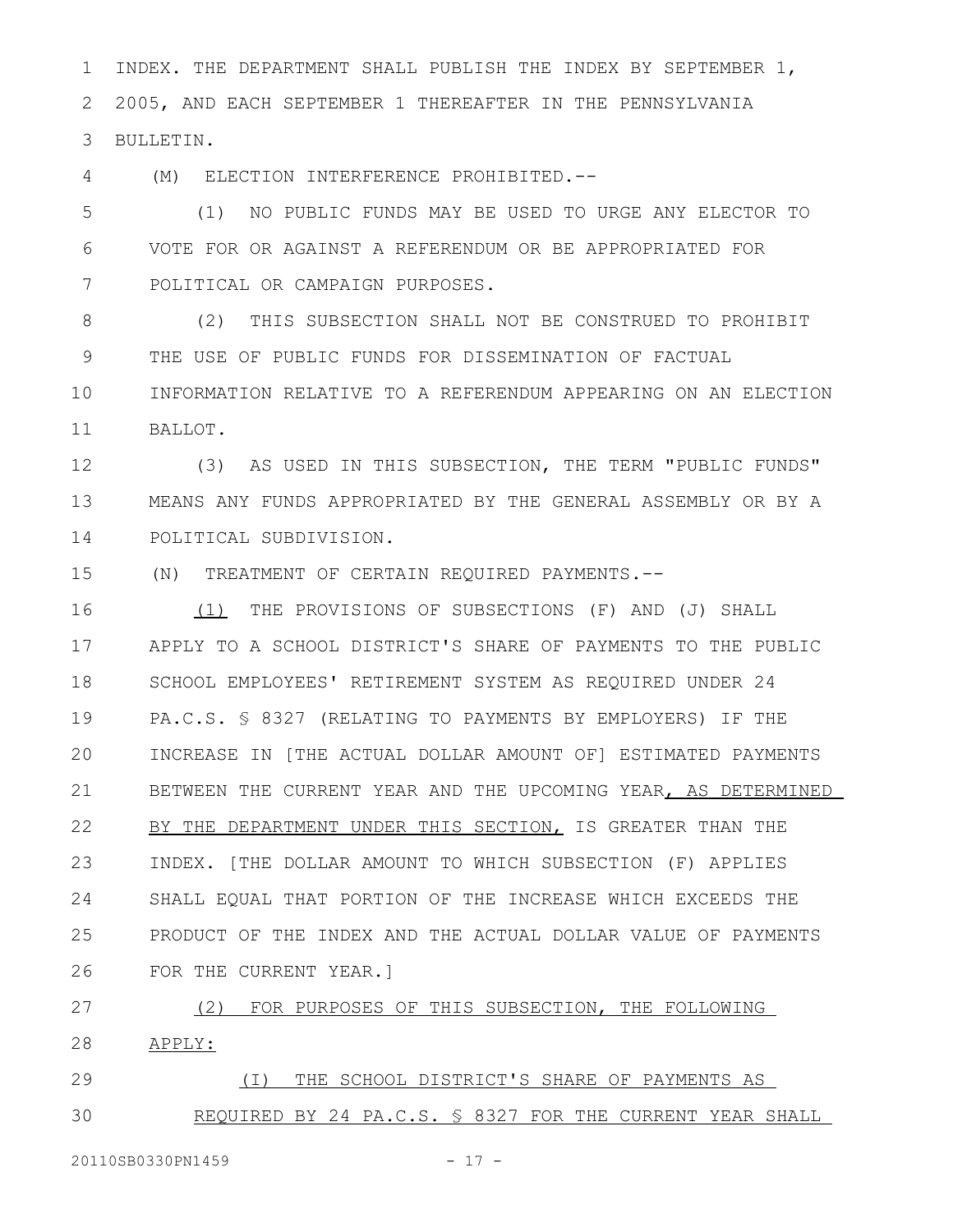| $\mathbf 1$  | BE DETERMINED BY THE DEPARTMENT USING:                    |
|--------------|-----------------------------------------------------------|
| $\mathbf{2}$ | THE LESSER OF THE SCHOOL DISTRICT'S TOTAL<br>(A)          |
| 3            | COMPENSATION FOR THE CURRENT YEAR OR THE SCHOOL           |
| 4            | DISTRICT'S TOTAL COMPENSATION FOR THE 2011-2012           |
| 5            | SCHOOL YEAR.                                              |
| 6            | (B)<br>THE EMPLOYER CONTRIBUTION RATE UNDER 24            |
| 7            | PA.C.S. § 8328 (RELATING TO ACTUARIAL COST METHOD)        |
| 8            | FOR THE CURRENT YEAR.                                     |
| 9            | A STATE RETIREMENT SUBSIDY CALCULATION BASED<br>(C)       |
| 10           | ON THE SCHOOL DISTRICT'S TOTAL COMPENSATION UNDER         |
| 11           | CLAUSE (A) AND THE EMPLOYER CONTRIBUTION RATE UNDER       |
| 12           | CLAUSE (B).                                               |
| 13           | THE SCHOOL DISTRICT'S SHARE OF PAYMENTS AS<br>(TT)        |
| 14           | REQUIRED BY 24 PA.C.S. § 8327 FOR THE UPCOMING YEAR SHALL |
| 15           | BE DETERMINED BY THE DEPARTMENT USING ALL OF THE          |
| 16           | FOLLOWING:                                                |
| 17           | THE LESSER OF THE SCHOOL DISTRICT'S:<br>(A)               |
| 18           | ESTIMATED TOTAL COMPENSATION FOR THE<br>( I )             |
| 19           | UPCOMING YEAR; OR                                         |
| 20           | (II) TOTAL COMPENSATION FOR THE 2011-2012                 |
| 21           | SCHOOL YEAR.                                              |
| 22           | (B)<br>THE EMPLOYER CONTRIBUTION RATE UNDER 24            |
| 23           | PA.C.S. § 8328 FOR THE UPCOMING YEAR.                     |
| 24           | (C) A STATE RETIREMENT SUBSIDY CALCULATION BASED          |
| 25           | ON THE SCHOOL DISTRICT'S TOTAL COMPENSATION UNDER         |
| 26           | CLAUSE (A) AND THE EMPLOYER CONTRIBUTION RATE UNDER       |
| 27           | CLAUSE (B).                                               |
| 28           | (3)<br>THE DOLLAR AMOUNT TO WHICH SUBSECTION (F) APPLIES  |
| 29           | SHALL BE DETERMINED AS FOLLOWS:                           |
| 30           | ( I )<br>MULTIPLY:                                        |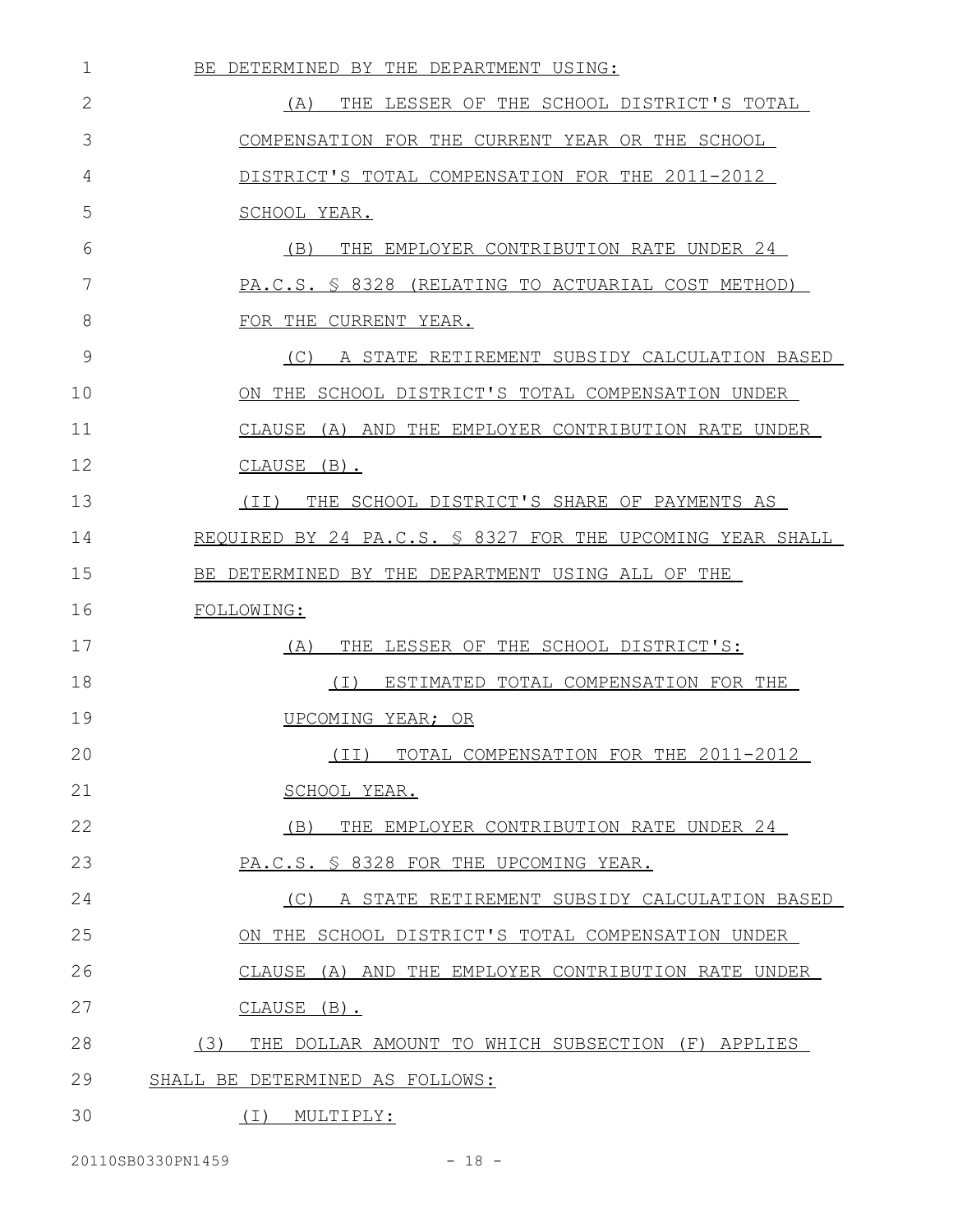| 1  | (A)<br>THE INDEX; BY                                                      |
|----|---------------------------------------------------------------------------|
| 2  | THE SCHOOL DISTRICT'S SHARE OF PAYMENTS FOR<br>(B)                        |
| 3  | THE CURRENT YEAR, AS DETERMINED BY THE DEPARTMENT                         |
| 4  | UNDER THIS SUBSECTION.                                                    |
| 5  | SUBTRACT:<br>(II)                                                         |
| 6  | THE PRODUCT UNDER SUBPARAGRAPH (I); FROM<br>(A)                           |
| 7  | (B)<br>THE AMOUNT OF INCREASE, AS DETERMINED BY THE                       |
| 8  | DEPARTMENT UNDER THIS SUBSECTION, IN THE SCHOOL                           |
| 9  | DISTRICT'S SHARE OF PAYMENTS BETWEEN:                                     |
| 10 | ( I )<br>THE CURRENT YEAR; AND                                            |
| 11 | THE UPCOMING YEAR.<br>(II)                                                |
| 12 | (4)<br>AS USED IN THIS SUBSECTION, THE TERM "COMPENSATION"                |
| 13 | HAS THE MEANING ASCRIBED IN 24 PA.C.S. § 8102 (RELATING TO                |
| 14 | DEFINITIONS).                                                             |
| 15 | (O)<br>RESCISSION.--                                                      |
| 16 | (1)<br>ANY INCREASE IN A RATE OF A TAX LEVIED FOR SUPPORT                 |
| 17 | OF THE PUBLIC SCHOOLS IMPOSED PRIOR TO OR DURING THE                      |
| 18 | 2011-2012 SCHOOL YEAR UNDER A REFERENDUM EXCEPTION GRANTED,               |
| 19 | PRIOR TO THE EFFECTIVE DATE OF THIS SUBSECTION, UNDER                     |
| 20 | SUBSECTION $(F)$ $(2)$ $(1)$ , $(II)$ OR $(III)$ $(C)$ AND $(D)$ SHALL BE |
| 21 | RESCINDED:                                                                |
| 22 | IMMEDIATELY FOLLOWING FULFILLMENT OF THE COURT<br>( I )                   |
| 23 | ORDER OR ADMINISTRATIVE ORDER THAT WAS THE BASIS FOR THE                  |
| 24 | REFERENDUM EXCEPTION;                                                     |
| 25 | IMMEDIATELY FOLLOWING THE PAYMENT OF COSTS TO<br>(TI)                     |
| 26 | RESOLVE A CONDITION WHICH POSED AN IMMEDIATE THREAT OF                    |
| 27 | SERIOUS PHYSICAL HARM OR INJURY TO THE STUDENTS, STAFF OR                 |
| 28 | RESIDENTS OF THE SCHOOL DISTRICT THAT WAS THE BASIS FOR                   |
| 29 | THE REFERENDUM EXCEPTION; OR                                              |
| 30 | FOLLOWING THE FINAL PAYMENT OF INTEREST AND<br>$(\texttt{III})$           |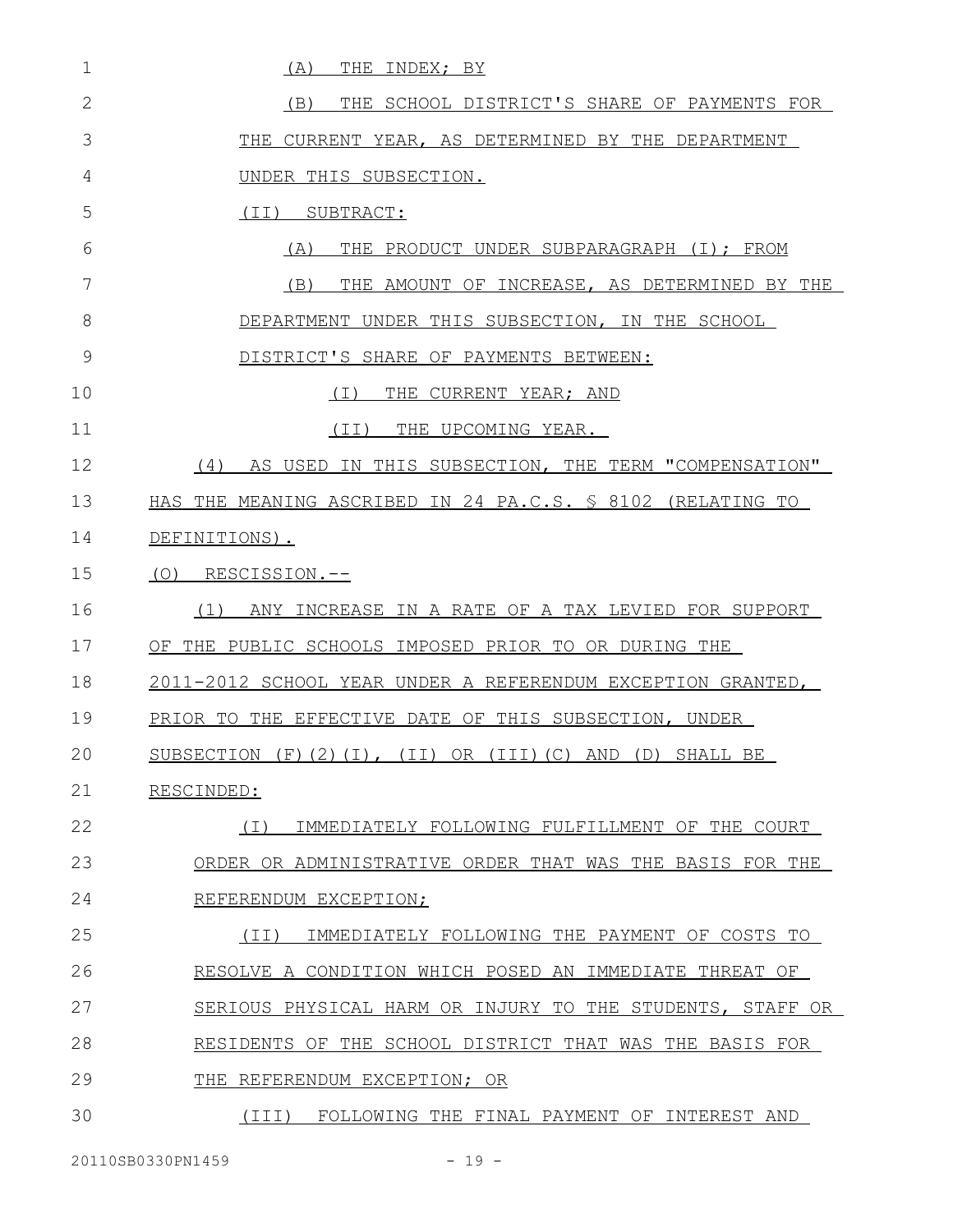| 1  | PRINCIPAL RELATED TO THE INDEBTEDNESS.                           |
|----|------------------------------------------------------------------|
| 2  | (2)<br>FOR THE PURPOSES OF THIS SUBSECTION, THE TERM "FINAL      |
| 3  | PAYMENT OF INTEREST AND PRINCIPAL" DOES NOT INCLUDE A SCHOOL     |
| 4  | DISTRICT'S PAYMENT OF DEBT AS A RESULT OF REFUNDING OR           |
| 5  | REFINANCING THE DEBT.                                            |
| 6  | SECTION 2. SECTION 1502 (D) OF THE ACT IS AMENDED AND THE        |
| 7  | SECTION IS AMENDED BY ADDING SUBSECTIONS TO READ:                |
| 8  | Section 1502. Installment payment of school real property        |
| 9  | taxes.                                                           |
| 10 | $\star$ $\star$ $\star$                                          |
| 11 | (b.1) Adoption of resolution for small business.--No later       |
| 12 | than June 30, 2012, a board of school directors of a school      |
| 13 | district of the second, third or fourth class shall adopt a      |
| 14 | resolution which, for calendar year 2012 and each year           |
| 15 | thereafter, authorizes the collection and payment of school real |
| 16 | property taxes, excluding any interim or delinquent school       |
| 17 | property taxes, in installments from small business owners.      |
| 18 | $\star$<br>$\star$ $\star$                                       |
| 19 | (c.1) Contents of resolution for small business.--The            |
| 20 | resolution adopted pursuant to subsection (b.1) shall set forth  |
| 21 | all of the following:                                            |
| 22 | Permit taxpayers that own small businesses to be<br>(1)          |
| 23 | eligible to pay school real property taxes in installments.      |
| 24 | The same requirements as set forth under subsection<br>(2)       |
| 25 | (c) $(2)$ , $(3)$ and $(4)$ .                                    |
| 26 | Notice.--A board of school directors of a school<br>(d)          |
| 27 | district to which this section applies shall annually set forth  |
| 28 | information regarding the payment of school real property taxes  |
| 29 | in installments and the dates on which such payments are due or  |
| 30 | delinquent on the tax notice sent to a homestead or farmstead    |